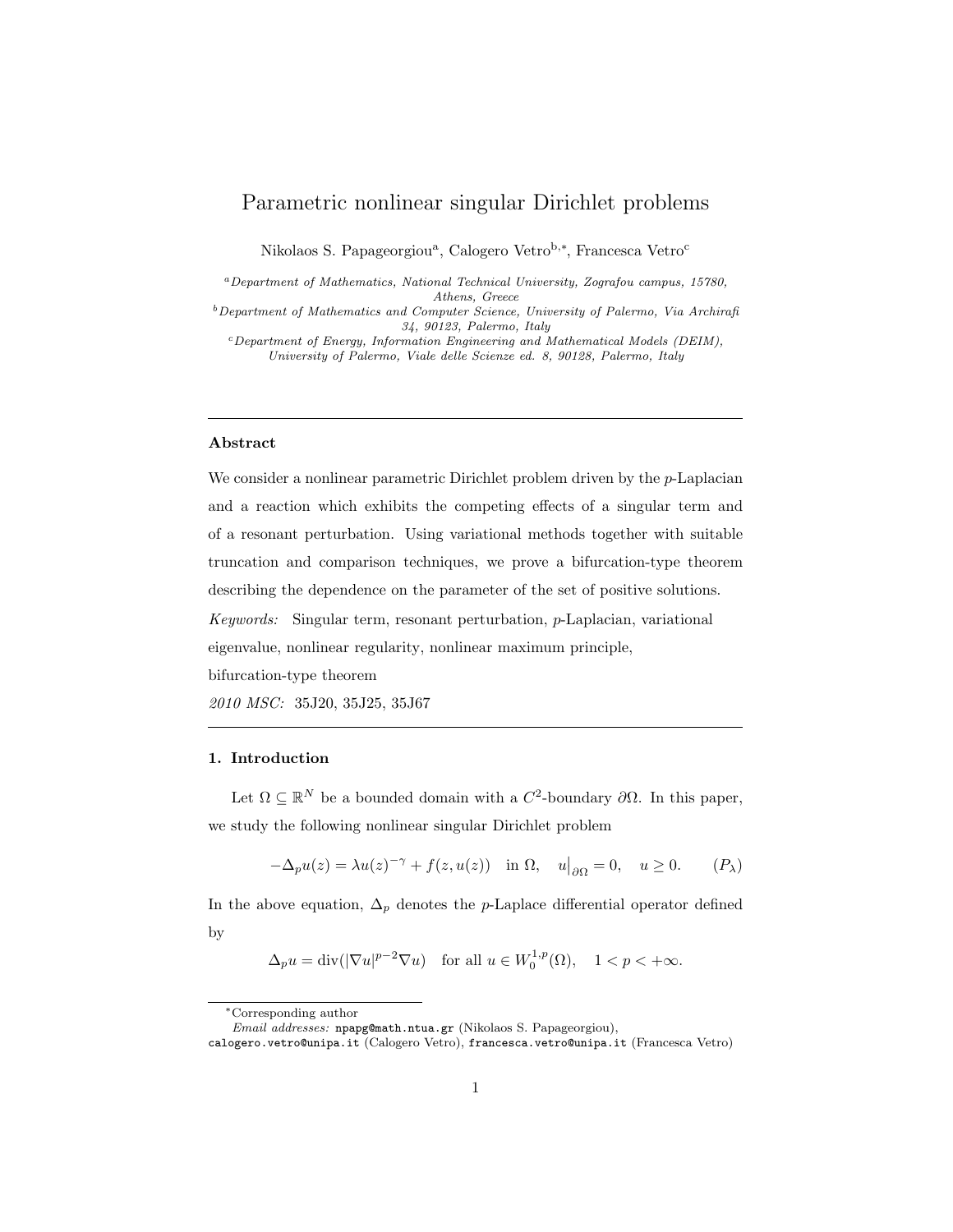In the right hand side (forcing term)  $\lambda > 0$  is a parameter,  $\lambda u^{-\gamma}$  is the singular term with  $0 < \gamma < 1$  and  $f(z, x)$  is a Caratheodory perturbation (that is, for all  $x \in \mathbb{R}, z \to f(z, x)$  is measurable and for a.a.  $z \in \Omega, x \to f(z, x)$  is continuous).

- 5 We assume that  $f(z, \cdot)$  exhibits  $(p-1)$ -linear growth near  $+\infty$  and asymptotically at  $+\infty$  is resonant with respect to any nonprincipal variational eigenvalue of the Dirichlet p-Laplacian. Here "resonant" means that asymptotically as  $x \to +\infty$  the quotient  $\frac{f(z,x)}{x^{p-1}}$  interacts with the spectrum of the Dirichlet p-Laplacian. This makes the analysis of  $(P_\lambda)$  $(P_\lambda)$  $(P_\lambda)$  more difficult, since among other
- <sup>10</sup> things the verification of the compactness condition for the energy functional is highly nontrivial. So, in problem  $(P_\lambda)$  $(P_\lambda)$  $(P_\lambda)$  we have the competing effects of singular and resonant terms. We are looking for positive solutions and our aim is to obtain the precise dependence of the set of positive solutions as the parameter  $\lambda > 0$  varies. We prove a bifurcation-type result which says that there exists a <sup>15</sup> critical parameter value  $\lambda^* > 0$  such that
	- for all  $\lambda \in (0, \lambda^*)$  problem  $(P_{\lambda})$  $(P_{\lambda})$  $(P_{\lambda})$  admits at least two positive solutions;
	- for  $\lambda = \lambda^*$  problem  $(P_\lambda)$  $(P_\lambda)$  $(P_\lambda)$  has at least one positive solution;
	- for all  $\lambda > \lambda^*$  problem  $(P_\lambda)$  $(P_\lambda)$  $(P_\lambda)$  has no positive solutions.

In the past such studies for singular equations were conducted by Sun-Wu-<sup>20</sup> Long [\[19\]](#page-24-0) (semilinear equations) and by Papageorgiou-Smyrlis [\[16\]](#page-24-1) (nonlinear equations). In both papers the competition is between a singular term and a superlinear perturbation. Moreover, the parameter multiplies the superlinear term, while in problem  $(P_{\lambda})$  $(P_{\lambda})$  $(P_{\lambda})$  the parameter  $\lambda > 0$  multiplies the singular term. In principle, it is easier to control the perturbation than the singular term. Sun-

- <sup>25</sup> Wu-Long [\[19\]](#page-24-0) prove the existence of a parameter  $\lambda^* > 0$  such that for all  $\lambda \in$  $(0, \lambda^*)$  the problem has at least two positive solutions. A more precise description of the dependence on the parameter  $\lambda > 0$  of the set of positive solutions, can be found in Papageorgiou-Smyrlis [\[16\]](#page-24-1), who prove a bifurcation-type result as described above. Other multiplicity results for singular Dirichlet problems
- <sup>30</sup> can be found in the works of Hirano-Saccon-Shioji [\[11\]](#page-24-2), Papageorgiou-Rǎdulescu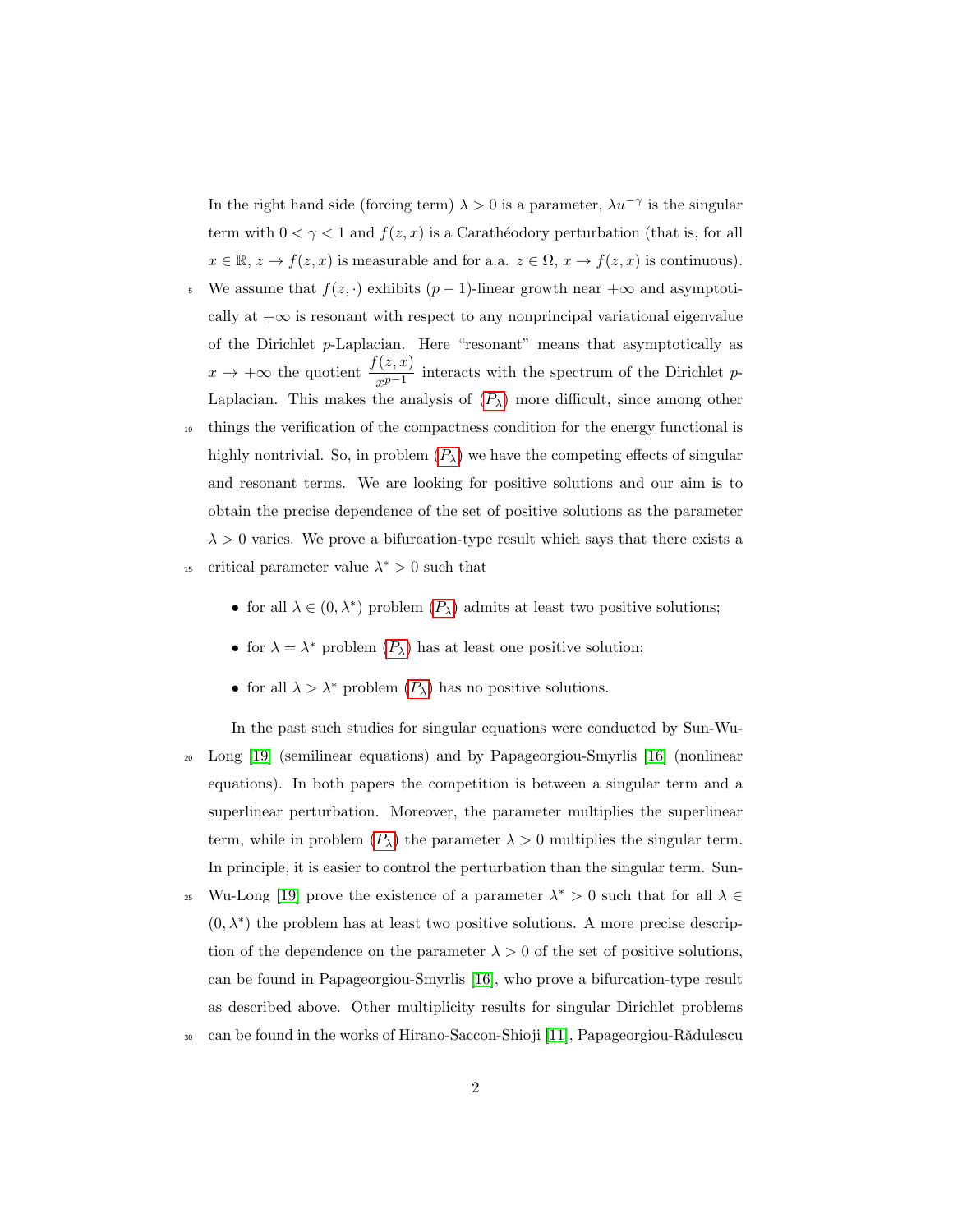[\[14\]](#page-24-3) (semilinear equations) and Giacomoni-Schindler-Takáč [\[9\]](#page-23-0), Papageorgiou-Rǎdulescu-Repovš [\[15\]](#page-24-4), Papageorgiou-Smyrlis [\[17\]](#page-24-5), Perera-Zhang [\[18\]](#page-24-6). We should mention the works of Cirmi-Leonardi [\[6\]](#page-23-1), Cianci-Cirmi-D'Asero-Leonardi [\[4\]](#page-23-2), Cirmi-D'Asero-Leonardi [\[5\]](#page-23-3) which also deal with operators exhibiting some kind

<sup>35</sup> of degeneracy. It is worth examining whether our results here can be extended also to such operators. Finally there is also the recent work of Bonanno-Candito-Livrea-Papageorgiou [\[3\]](#page-23-4) treating a similar parametric problem with no singular term.

#### 2. Mathematical Background - Hypotheses

Let X be a Banach space and  $X^*$  its topological dual. By  $\langle \cdot, \cdot \rangle$  we denote the duality brackets for the pair  $(X^*, X)$ . Given  $\varphi \in C^1(X, \mathbb{R})$ , we say that  $\varphi$ satisfies the "Cerami condition" (the "C-condition" for short), if the following property holds:

"Every sequence  $\{u_n\}_{n\in\mathbb{N}}\subseteq X$  such that  $\{\varphi(u_n)\}_{n\in\mathbb{N}}\subseteq \mathbb{R}$  is bounded and 45  $(1 + ||u_n||)\varphi'(u_n) \to 0$  in  $X^*$  as  $n \to +\infty$ , admits a strongly convergent subsequence".

This is a compactness-type condition on the functional  $\varphi$ . It leads to a deformation theorem from which one can derive the minimax theory of the critical values of  $\varphi$ . One of the main results in that theory is the so-called "mountain" <sup>50</sup> pass theorem" of Ambrosetti-Rabinowitz [\[2\]](#page-23-5). Below we present a slightly more general version of that theorem (see, for example, Gasiński-Papageorgiou [\[7\]](#page-23-6)).

<span id="page-2-0"></span>**Theorem 1.** If  $\varphi \in C^1(X,\mathbb{R})$  satisfies the C-condition,  $u_0, u_1 \in X$ ,  $||u_1$  $u_0|| > r$ ,  $\max{\{\varphi(u_0), \varphi(u_1)\}}$   $< \inf{\{\varphi(u) : ||u - u_0|| = r\}} = m_r$  and  $c =$  $\inf_{\gamma \in \Gamma} \max_{0 \le t \le 1} \varphi(\gamma(t))$  where  $\Gamma = \{ \gamma \in C([0,1], X) : \gamma(0) = u_0, \gamma(1) = u_1 \},$ 55 then  $c \geq m_r$  and c is a critical value of  $\varphi$  (that is, there exists  $\widehat{u} \in X$  such that

 $\varphi(\widehat{u}) = c, \, \varphi'(\widehat{u}) = 0.$ 

The study of  $(P_\lambda)$  $(P_\lambda)$  $(P_\lambda)$  involves the use of two spaces. The Sobolev space  $W_0^{1,p}(\Omega)$ and the Banach space  $C_0^1(\overline{\Omega}) = \{u \in C^1(\overline{\Omega}) : u|_{\partial \Omega} = 0\}$ . By  $\|\cdot\|$  we denote the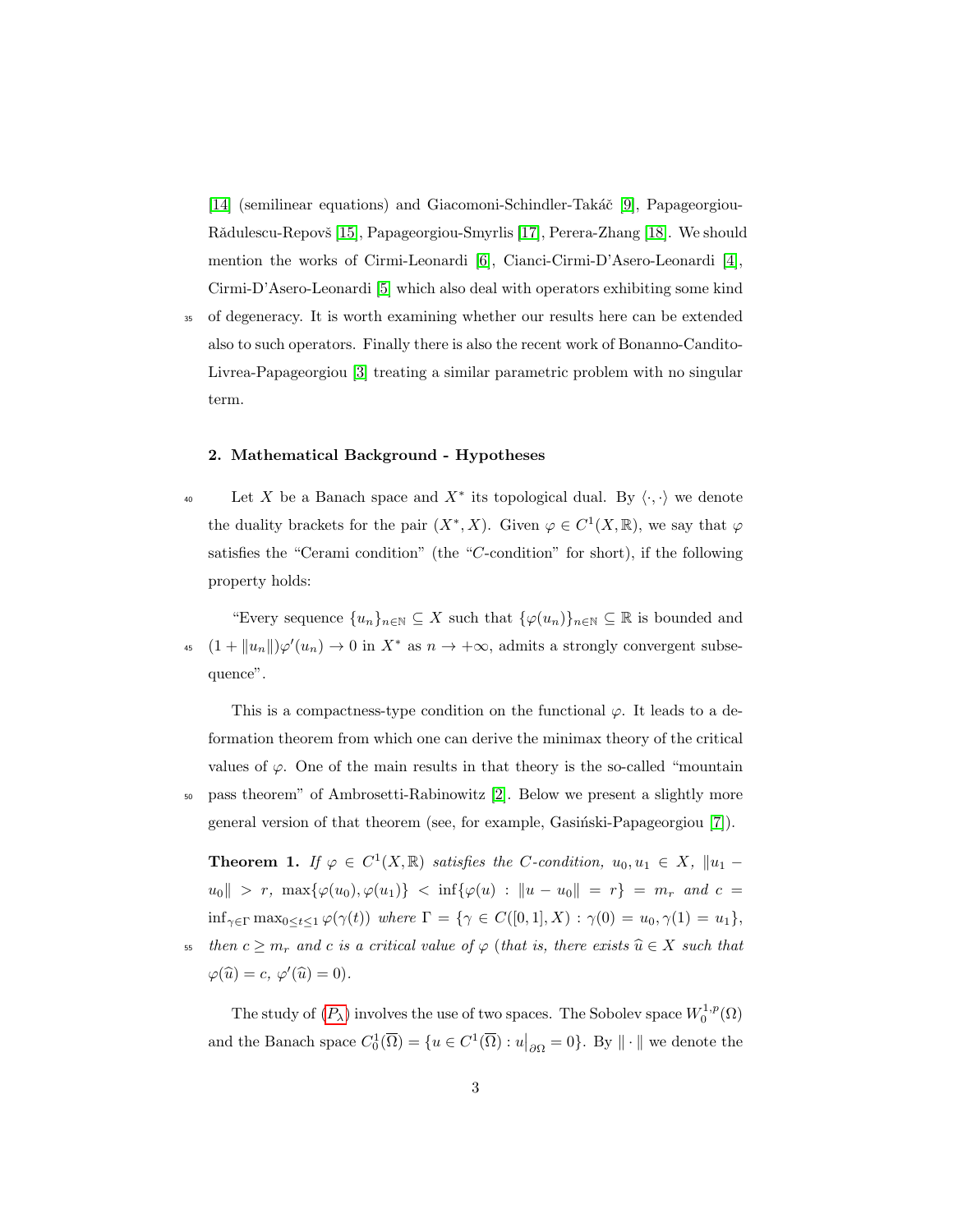norm of  $W_0^{1,p}(\Omega)$ . On account of the Poincaré inequality, we can have

$$
||u|| = ||\nabla u||_p
$$
 for all  $u \in W_0^{1,p}(\Omega)$ .

The Banach space  $C_0^1(\overline{\Omega})$  is an ordered Banach space with positive (order) cone given by

$$
C_+ = \{ u \in C_0^1(\overline{\Omega}) : u(z) \ge 0 \text{ for all } z \in \overline{\Omega} \}.
$$

This cone has a nonempty interior given by

$$
\operatorname{int} C_+ = \left\{ u \in C_+ \, : \, u(z) > 0 \text{ for all } z \in \Omega, \quad \frac{\partial u}{\partial n} \bigg|_{\partial \Omega} < 0 \right\},
$$

with  $\frac{\partial u}{\partial n}$  being the normal derivative of u and  $n(\cdot)$  is the outward unit normal on ∂Ω.

Recall that  $W_0^{1,p}(\Omega)^* = W^{-1,p'}(\Omega)$  with  $\frac{1}{p} + \frac{1}{p'} = 1$ . Consider the nonlinear map  $A: W_0^{1,p}(\Omega) \to W^{-1,p'}(\Omega)$  defined by

$$
\langle A(u), h \rangle = \int_{\Omega} |\nabla u|^{p-2} (\nabla u, \nabla h)_{\mathbb{R}^N} dz \quad \text{for all } u, h \in W_0^{1,p}(\Omega).
$$

<span id="page-3-1"></span>**Proposition 1.** The map  $A : W_0^{1,p}(\Omega) \to W^{-1,p'}(\Omega)$  is bounded (that is, <sup>60</sup> maps bounded sets to bounded sets), continuous, strictly monotone (hence maximal monotone too) and of type  $(S)_+$  (that is, if  $u_n \stackrel{w}{\longrightarrow} u$  in  $W_0^{1,p}(\Omega)$  and  $\limsup \langle A(u_n), u_n - u \rangle \leq 0$ , then  $u_n \to u$  in  $W_0^{1,p}(\Omega)$ .  $n \rightarrow +\infty$ 

The next result will be a useful tool in our arguments in Section [3.](#page-6-0) It can be found in Marano-Papageorgiou [\[13\]](#page-24-7) (Proposition 2.1).

<span id="page-3-0"></span>65 **Proposition 2.** If X is an ordered Banach space with order cone K and  $u_0 \in$ int K, then for every  $v \in K$ , we can find  $t_v > 0$  such that  $(t_v u_0 - v) \in K$ .

Next we fix our notation. Given  $x \in \mathbb{R}$ , we set  $x^{\pm} = \max\{\pm x, 0\}$ . Then for  $u \in W_0^{1,p}(\Omega)$  we define  $u^{\pm}(\cdot) = u(\cdot)^{\pm}$ . We have

$$
u^{\pm} \in W_0^{1,p}(\Omega)
$$
,  $u = u^+ - u^-$ ,  $|u| = u^+ + u^-$ .

If  $g : \Omega \times \mathbb{R} \to \mathbb{R}$  is a measurable function (for example, a Carathéodory function), we define

$$
N_g(u)(\cdot) \equiv g(\cdot, u(\cdot)) \quad \text{for all } u \in W_0^{1,p}(\Omega),
$$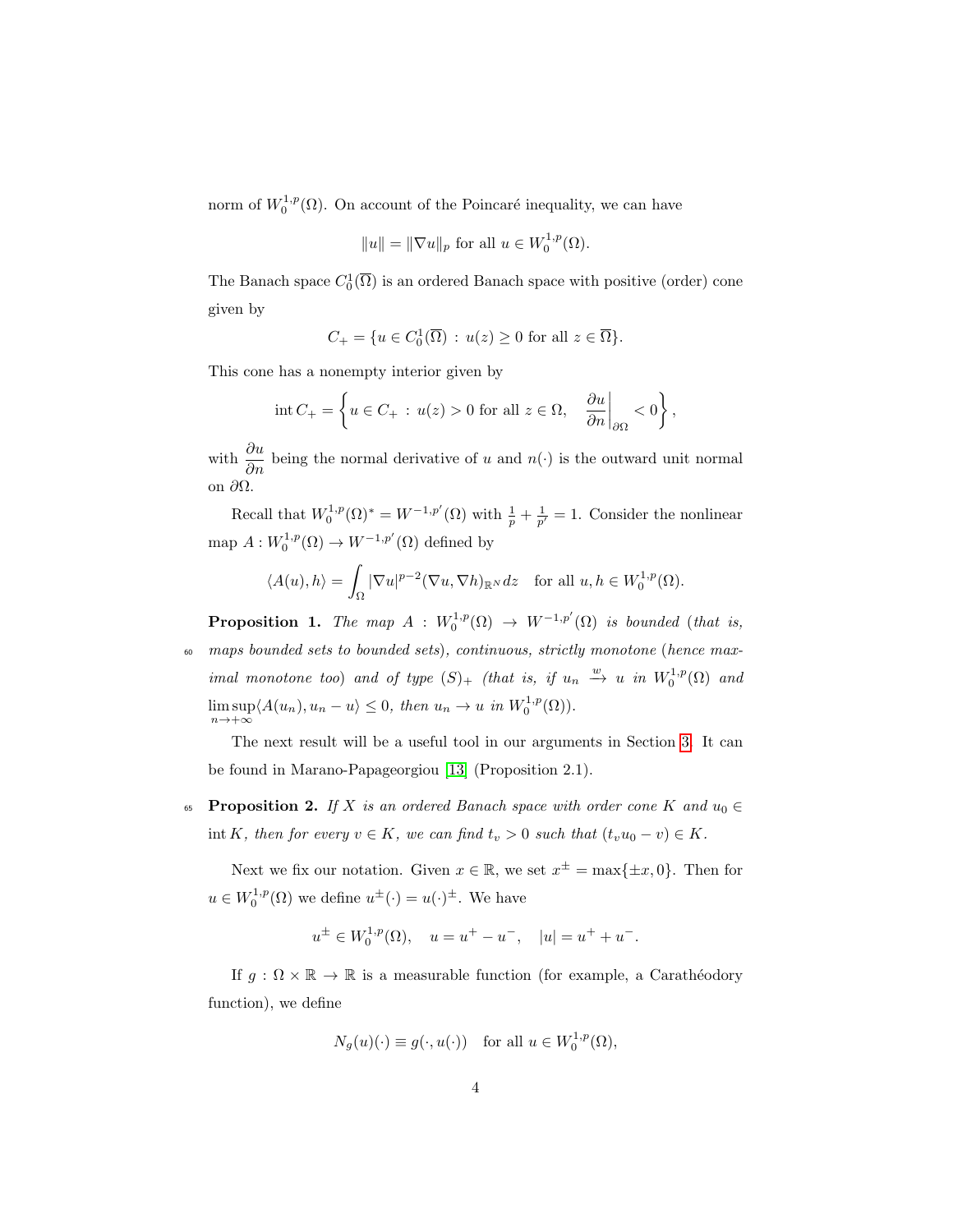the Nemytskii (superposition) operator corresponding to g. Evidently,  $z \rightarrow$  $N_g(u)(z)$  is measurable.

If  $u_1, u_2 \in W_0^{1,p}(\Omega)$  and  $u_1 \leq u_2$ , then by  $[u_1, u_2]$  we denote the order interval in  $W_0^{1,p}(\Omega)$  defined by

$$
[u_1, u_2] = \left\{ u \in W_0^{1,p}(\Omega) : u_1(z) \le u(z) \le u_2(z) \text{ for a.a. } z \in \Omega \right\}.
$$

By  $\text{int}_{C_0^1(\overline{\Omega})}[u_1, u_2]$  we denote the interior in the  $C_0^1(\overline{\Omega})$ -norm topology of  $[u_1, u_2] \cap C_0^1(\overline{\Omega})$ . Finally if  $\overline{u} \in W_0^{1,p}(\Omega)$ , then we set

$$
[\overline{u}) = \{ u \in W_0^{1,p}(\Omega) : \overline{u}(z) \le u(z) \text{ for a.a. } z \in \Omega \}.
$$

Given  $\varphi \in C^1(W_0^{1,p}(\Omega), \mathbb{R})$  by  $K_{\varphi}$  we denote the critical set of  $\varphi$ , that is,

<span id="page-4-0"></span>
$$
K_{\varphi} = \{ u \in W_0^{1,p}(\Omega) \, : \, \varphi'(u) = 0 \}.
$$

Now let us recall some basic facts about the spectrum of the Dirichlet p-Laplacian. So, we consider the following nonlinear eigenvalue problem

$$
-\Delta_p u(z) = \widehat{\lambda}|u(z)|^{p-2}u(z) \quad \text{in } \Omega, \quad u|_{\partial\Omega} = 0. \tag{1}
$$

We say that  $\widehat{\lambda} \in \mathbb{R}$  is an "eigenvalue" of  $(-\Delta_p, W_0^{1,p}(\Omega))$ , if problem [\(1\)](#page-4-0) <sup>70</sup> admits a nontrivial solution  $\hat{u} \in W_0^{1,p}(\Omega)$ . The nontrivial solution  $\hat{u}$  is an "eigenfunction" corresponding to the eigenvalue  $\hat{\lambda}$ . The nonlinear regularity theory (see, for example, Gasiński-Papageorgiou [\[7\]](#page-23-6), pp. 737-738), implies that  $\widehat{u} \in C_0^1(\overline{\Omega})$ . There is a smallest eigenvalue  $\widehat{\lambda}_1$  with the following properties:

•  $\widehat{\lambda}_1 > 0$  and it is isolated in the spectrum  $\widehat{\sigma}(p)$  of  $(-\Delta_p, W_0^{1,p}(\Omega))$  (that is, there exists  $\varepsilon > 0$  such that  $(\widehat{\lambda}_1, \widehat{\lambda}_1 + \varepsilon) \cap \widehat{\sigma}(p) = \emptyset$ .

•  $\hat{\lambda}_1$  is simple (that is, if  $\hat{u}, \hat{v}$  are two eigenfunctions corresponding to the eigenvalue  $\widehat{\lambda}_1$ , then  $\widehat{u} = \widehat{\xi}\widehat{v}$  with  $\xi \in \mathbb{R} \setminus \{0\}$ .

$$
\lambda_1 = \inf \left[ \frac{\|\nabla u\|_p^p}{\|u\|_p^p} : u \in W_0^{1,p}(\Omega), \quad u \neq 0 \right]. \tag{2}
$$

<span id="page-4-1"></span>•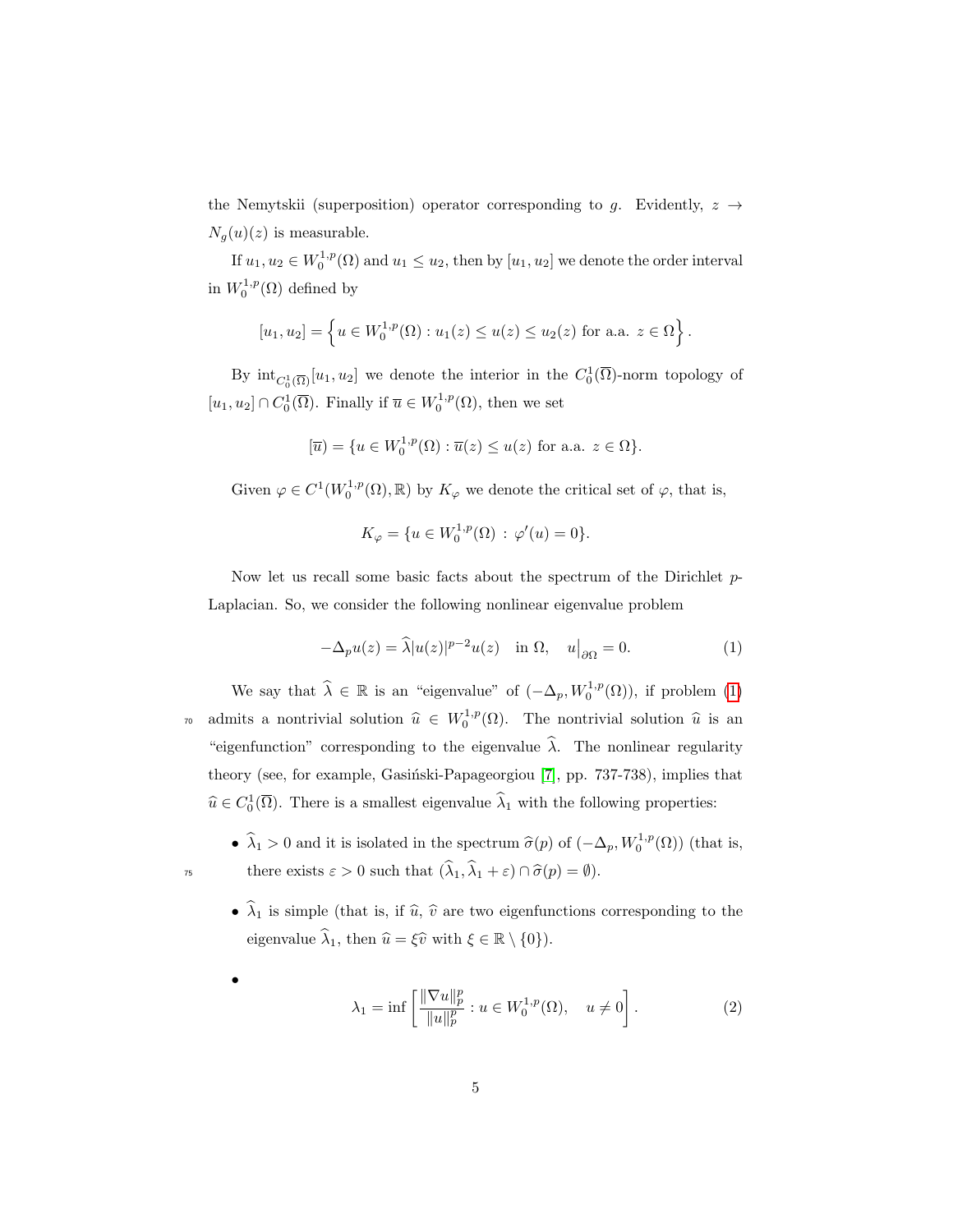In [\(2\)](#page-4-1) the infimum is realized on the one-dimensional eigenspace corresponding to  $\hat{\lambda}_1 > 0$ . From the above properties it follows that the elements of this so eigenspace have fixed sign. Let  $\hat{u}_1$  be the  $L^p$ -normalized (that is,  $\|\hat{u}_1\|_p = 1$ ) positive eigenfunction corresponding to  $\hat{\lambda}_1 > 0$ . We know that  $\hat{u}_1 \in C_+ \setminus \{0\}.$ Moreover, the nonlinear strong maximum principle (see Gasiński-Papageorgiou [\[7\]](#page-23-6), p. 738) implies that  $\hat{u}_1 \in \text{int } C_+$ .

Since  $\hat{\sigma}(p)$  is closed and  $\hat{\lambda}_1 > 0$  is isolated, the second eigenvalue  $\hat{\lambda}_2$  of  $(-\Delta_p, W_0^{1,p}(\Omega))$  is well-defined by

$$
\widehat{\lambda}_2 = \inf[\widehat{\lambda} \in \widehat{\sigma}(p) : \widehat{\lambda} > \widehat{\lambda}_1].
$$

Employing the Ljusternik-Schnirelmann minimax scheme (see Gasinski-Papageorgiou

- <sup>85</sup> [\[7\]](#page-23-6)), we can produce a whole sequence  $\{\widehat{\lambda}_k\}_{k\in\mathbb{N}}$  of distinct eigenvalues of  $(-\Delta_p, W_0^{1,p}(\Omega))$ such that  $\hat{\lambda}_k \to +\infty$  as  $k \to +\infty$ . These eigenvalues are known as "variational eigenvalues". Depending on the index used in the execution of the Ljusternik-Schnirelmann scheme, we can have a corresponding sequence of variational eigenvalues. All these sequences are the same in the first two elements
- <sup>90</sup> which are defined as above. For the rest we do not know if this is the case. Also, we do not know if there are other eigenvalues distinct from the variational eigenvalues. The variational eigenvalues exhaust the spectrum  $\hat{\sigma}(p)$ , if  $p = 2$ (linear eigenvalue problem) or if  $N = 1$  (ordinary differential equation). We mention that, if  $\hat{u}$  is an eigenfunction corresponding to an eigenvalue  $\hat{\lambda} \neq \hat{\lambda}_1$ ,
- then  $\hat{u} \in C_0^1(\overline{\Omega})$  is nodal (that is, sign changing). For details on these and related issues we refer to Gasiński-Papageorgiou [\[7\]](#page-23-6).

Now we are ready to introduce our hypotheses on the perturbation term  $f(z, x)$ :

H(f):  $f : \Omega \times \mathbb{R} \to \mathbb{R}$  is a Carathéodory function such that for a.a.  $z \in \Omega$ 100  $f(z, 0) = 0, f(z, x) \ge 0$  for all  $x \ge 0$  and

(i) for every  $\rho > 0$ , there exists  $a_{\rho} \in L^{\infty}(\Omega)$  such that

$$
|f(z,x)| \le a_{\rho}(z) \text{ for a.a. } z \in \Omega, \text{ all } |x| \le \rho;
$$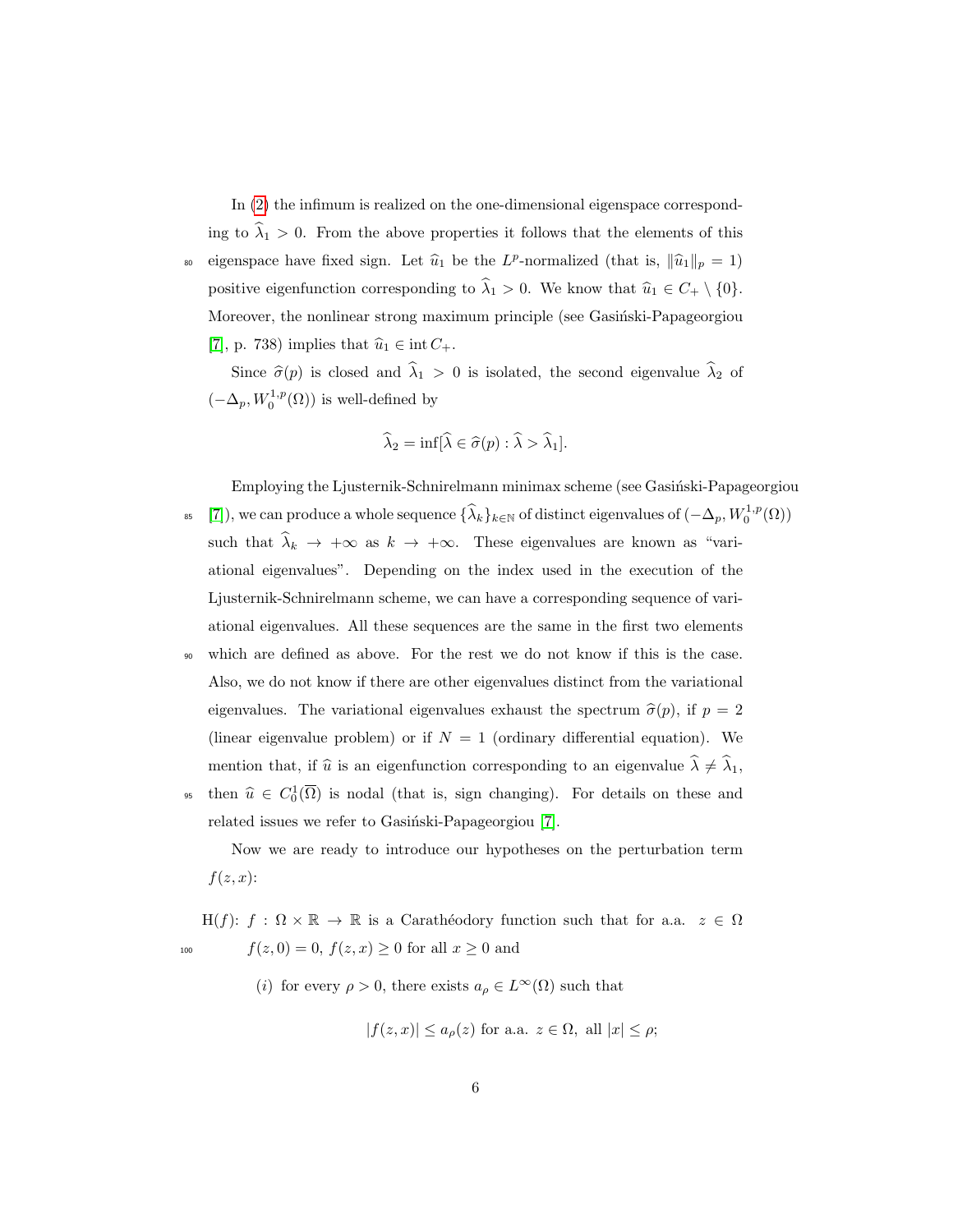(*ii*) there exists  $m \in \mathbb{N}$ ,  $m \ge 2$  such that

$$
\lim_{x \to +\infty} \frac{f(z, x)}{x^{p-1}} = \widehat{\lambda}_m \quad \text{uniformly for a.a. } z \in \Omega
$$

and if  $F(z, x) = \int_0^x f(z, s)ds$ , then

$$
pF(z, x) - f(z, x)x \to +\infty
$$
 as  $x \to +\infty$ , uniformly for a.a.  $z \in \Omega$ ;

(*iii*) for some  $r > p$ , we have

$$
0 \le \liminf_{x \to 0^+} \frac{f(z, x)}{x^{r-1}} \le \limsup_{x \to 0^+} \frac{f(z, x)}{x^{r-1}} \le c_0
$$
 uniformly for a.a.  $z \in \Omega$ ;

 $(iv)$  for every  $\rho>0,$  there exists  $\widehat{\xi}_\rho>0$  such that for a.a.  $z\in\Omega$ 

$$
x \to f(z, x) + \widehat{\xi}_{\rho} x^{p-1}
$$

is nondecreasing on  $[0, \rho]$ .

Remark 1. Since we are interested to find positive solutions and all the above hypotheses concern the positive semiaxis  $\mathbb{R}_+ = [0, +\infty)$ , without any loss of generality we may assume that

<span id="page-6-1"></span>
$$
f(z, x) = 0 \quad \text{for a.a. } z \in \Omega, \text{ all } x \le 0. \tag{3}
$$

Hypotheses  $H(f)$  (ii) implies that the equation is resonant at  $+\infty$  with respect to a nonprincipal variational eigenvalue of  $(-\Delta_p, W_0^{1,p}(\Omega)).$ 

**Example 1.** The following function satisfies hypotheses  $H(f)$ . For the sake of simplicity we drop the z-dependence:

$$
f(x) = \begin{cases} x^{r-1} & \text{if } 0 \le x \le 1, \\ \widehat{\lambda}_m x^{p-1} + x^{q-1} - \widehat{\lambda}_m & \text{if } 1 < x, \end{cases}
$$

with  $1 < q < p < r < +\infty$ ,  $m \in \mathbb{N}$ ,  $m \ge 2$ .

### <span id="page-6-0"></span><sup>105</sup> 3. Positive Solutions

Let  $\mathcal{L} = \{\lambda > 0 : \text{problem } (P_\lambda) \text{ has a positive solution}\}\$  $\mathcal{L} = \{\lambda > 0 : \text{problem } (P_\lambda) \text{ has a positive solution}\}\$  $\mathcal{L} = \{\lambda > 0 : \text{problem } (P_\lambda) \text{ has a positive solution}\}\$  (the set of admissible parameters) and  $S_{\lambda}$  is the set of positive solutions. The nonlinear regularity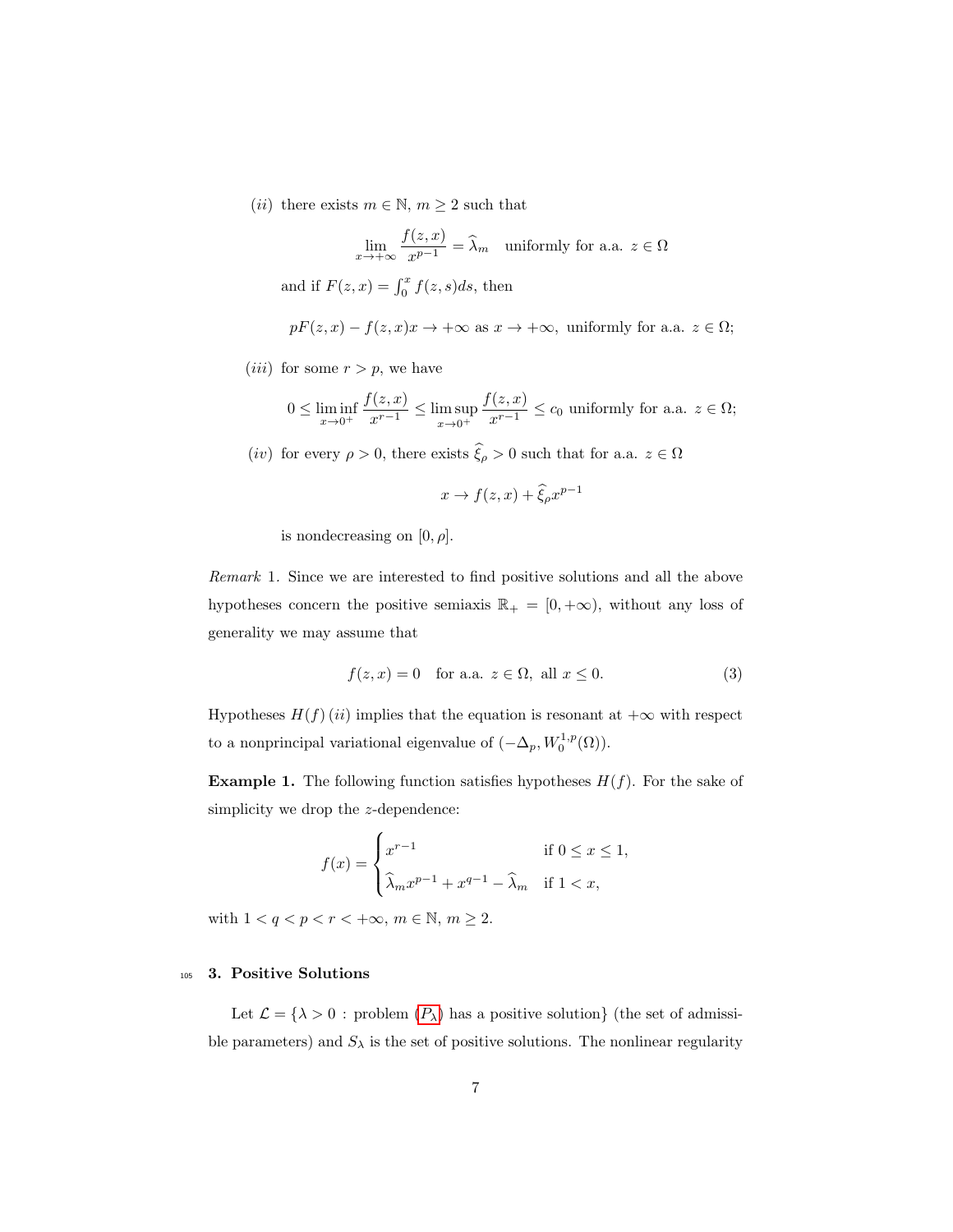theory and the nonlinear strong maximum principle (see Gasinski-Papageorgiou [\[7\]](#page-23-6), pp. 737-738), imply that

<span id="page-7-0"></span>
$$
S_{\lambda}\subseteq \text{int}\, C_+
$$

(see Proposition 6 of Papageorgiou-Smyrlis [\[16\]](#page-24-1)).

We start by considering the following purely singular Dirichlet problem

$$
-\Delta_p u(z) = \lambda u(z)^{-\gamma} \quad \text{in } \Omega, \quad u|_{\partial \Omega} = 0, \quad u \ge 0. \tag{Q_{\lambda}}
$$

From Proposition 5 of Papageorgiou-Smyrlis [\[16\]](#page-24-1), we know that for every  $\lambda > 0$ , problem  $(Q_{\lambda})$  $(Q_{\lambda})$  $(Q_{\lambda})$  has a unique solution  $\tilde{u}_{\lambda} \in \text{int } C_{+}$ . Using this unique solution of  $(Q_{\lambda})$  $(Q_{\lambda})$  $(Q_{\lambda})$ , we will show that  $\mathcal{L} \neq \emptyset$ .

## <span id="page-7-1"></span>110 **Proposition 3.** If hypotheses  $H(f)$  hold, then  $\mathcal{L} \neq \emptyset$ .

*Proof.* Using  $\widetilde{u}_{\lambda} \in \text{int } C_+$  the unique solution of  $(Q_{\lambda})$  $(Q_{\lambda})$  $(Q_{\lambda})$ , we introduce the following truncation of the reaction in problem  $(P_\lambda)$  $(P_\lambda)$  $(P_\lambda)$ 

$$
\widehat{f}_{\lambda}(z,x) = \begin{cases}\n\lambda \widetilde{u}_{\lambda}(z)^{-\gamma} + f(z,x) & \text{if } x \le \widetilde{u}_{\lambda}(z), \\
\lambda x^{-\gamma} + f(z,x) & \text{if } \widetilde{u}_{\lambda}(z) < x,\n\end{cases}
$$
\n(4)

This is a Carathéodory function. We set  $\widehat{F}_{\lambda}(z, x) = \int_0^x \widehat{f}_{\lambda}(z, s)ds$  and consider the  $C^1$ -functional  $\hat{\varphi}_{\lambda}: W_0^{1,p}(\Omega) \to \mathbb{R}$  defined by

$$
\widehat{\varphi}_{\lambda}(u) = \frac{1}{p} \|\nabla u\|_{p}^{p} - \int_{\Omega} \widehat{F}_{\lambda}(z, u) dz \quad \text{for all } u \in W_{0}^{1, p}(\Omega).
$$

Given  $u \in W_0^{1,p}(\Omega)$ ,  $u \geq 0$ , let

$$
\Omega^1_\lambda = \{ z \in \Omega : u(z) \le \widetilde{u}_\lambda(z) \} \quad \text{and} \quad \Omega^2_\lambda = \{ z \in \Omega : \widetilde{u}_\lambda(z) < u(z) \}.
$$

We have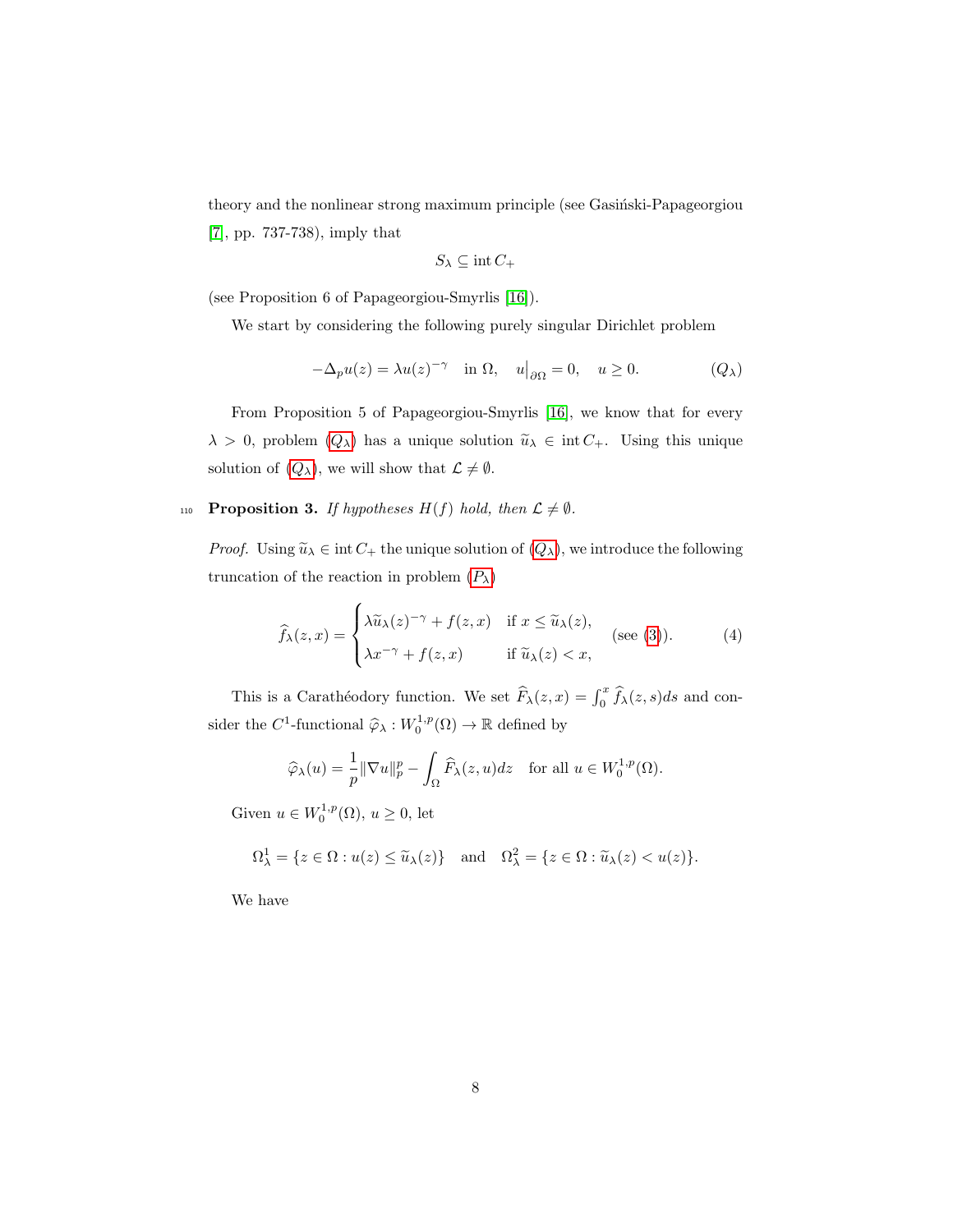$$
\int_{\Omega} \widehat{F}_{\lambda}(z, u) dz \le \int_{\Omega_{\lambda}^{1}} \lambda u^{1-\gamma} dz + \int_{\Omega_{\lambda}^{2}} \lambda u^{1-\gamma} dz + \frac{\lambda}{1-\gamma} \int_{\Omega_{\lambda}^{2}} [u^{1-\gamma} - \widetilde{u}_{\lambda}^{1-\gamma}] dz \n+ \int_{\Omega} F(z, u) dz \quad \text{(see (4))}
$$
\n
$$
\le \lambda c_{1} ||u|| + \frac{\lambda}{1-\gamma} \int_{\Omega_{\lambda}^{2}} u^{1-\gamma} dz + \int_{\Omega} F(z, u) dz
$$

(see Theorem 13.17, p. 196, of Hewitt-Stromberg [\[10\]](#page-23-7))

$$
\leq \lambda c_1 \|u\| + \frac{\lambda}{1-\gamma} \int_{\Omega_\lambda^2} \frac{u}{\widetilde{u}_\lambda^{\gamma}} dz + \int_{\Omega} F(z, u) dz. \tag{5}
$$

Recall that  $\tilde{u}_{\lambda} \in \text{int } C_+$ . Then  $\tilde{u}_{\lambda}^{p'} \in \text{int } C_+$  and so using Proposition [2,](#page-3-0) we can find  $c_2 > 0$  such that

<span id="page-8-0"></span>
$$
\begin{aligned}\n\widehat{u}_1 &\leq c_2 \widetilde{u}_{\lambda}^{p'}, \\
&\Rightarrow \widehat{u}_1^{\frac{1}{p'}} \leq c_2^{\frac{1}{p'}} \widetilde{u}_{\lambda}, \\
&\Rightarrow \widehat{u}_{\lambda}^{-\gamma} \leq c_3 \widehat{u}_1^{-\frac{\gamma}{p'}} \quad \text{for some } c_3 > 0.\n\end{aligned}
$$

Using the Lemma in Lazer-McKenna [\[12\]](#page-24-8), we have

<span id="page-8-2"></span><span id="page-8-1"></span>
$$
\begin{array}{ll} \displaystyle \widehat{u_1}^{-\frac{\gamma}{p'}}\in L^{p'}(\Omega), \\ \Rightarrow & \displaystyle \widetilde{u_\lambda}^{-\gamma}\in L^{p'}(\Omega). \end{array}
$$

So, invoking Hölder's inequality, we have

$$
\frac{\lambda}{1-\gamma} \int_{\Omega^2_{\lambda}} \frac{u}{\widetilde{u}_{\lambda}^{\gamma}} dz \le \frac{\lambda}{1-\gamma} \int_{\Omega} \frac{u}{\widetilde{u}_{\lambda}^{\gamma}} dz \le \lambda c_4 \|u\| \quad \text{for some } c_4 > 0 \text{ (recall } u \ge 0).
$$
\n
$$
(6)
$$

Hypotheses  $H(f)(i),(ii),(iii)$  imply that

$$
F(z, x) \le c_5 |x|^r \quad \text{for a.a. } z \in \Omega, \text{ all } x \in \mathbb{R}, \text{ some } c_5 > 0,
$$
  

$$
\Rightarrow \int_{\Omega} F(z, u) dz \le c_6 \|u\|^r \quad \text{for some } c_6 > 0.
$$
 (7)

Returning to  $(5)$  and using  $(6)$  and  $(7)$ , we have

$$
\int_{\Omega} \widehat{F}_{\lambda}(z, u) dz \le c_7[\lambda \|u\| + \|u\|^r] \quad \text{for some } c_7 > 0, \text{ all } u \in W_0^{1, p}(\Omega), u \ge 0.
$$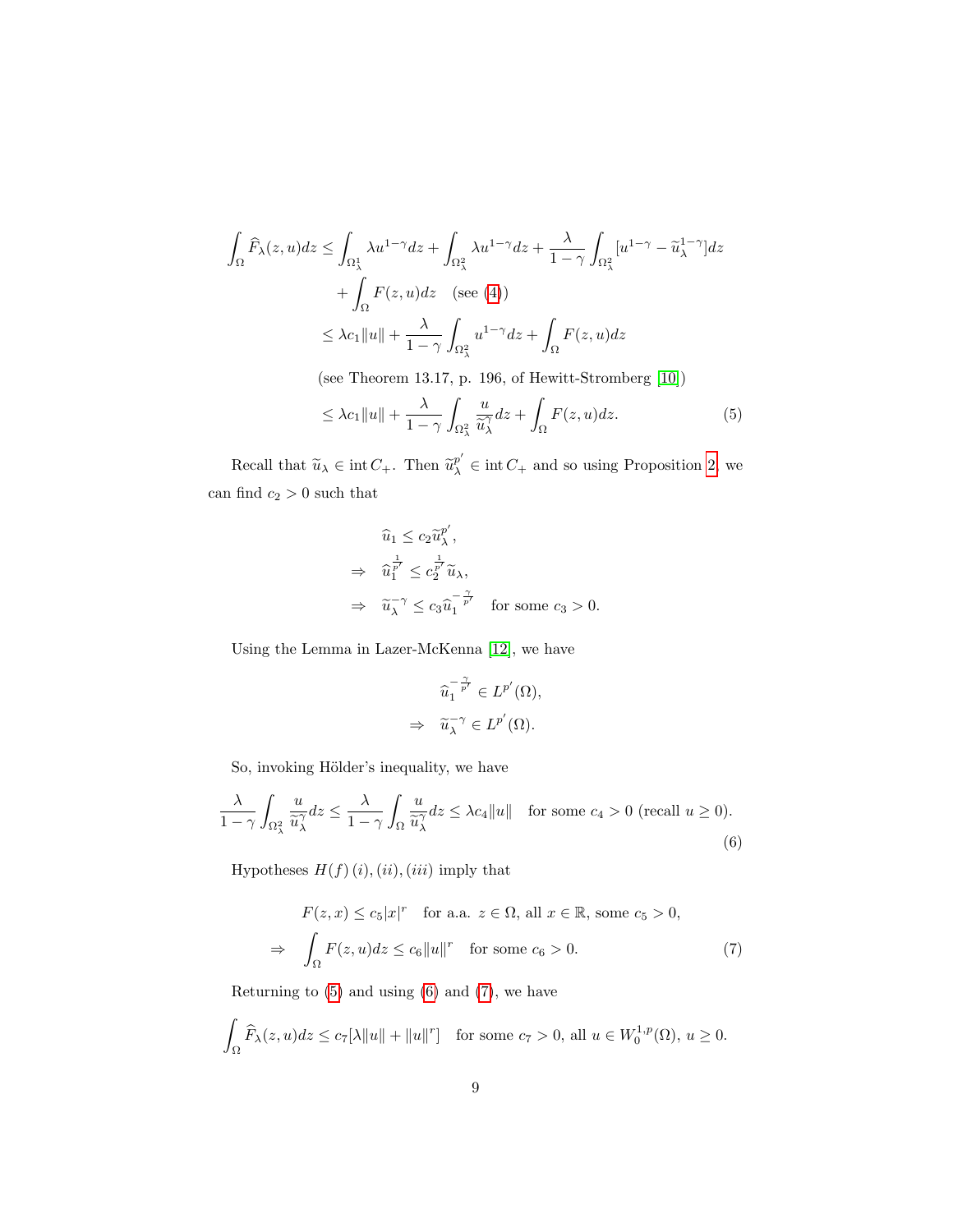On the other hand, if  $u \in W_0^{1,p}(\Omega)$ ,  $u \leq 0$ , then

$$
\int_{\Omega} \widehat{F}_{\lambda}(z, u) dz \le c_8[\lambda \|u\| + \|u\|^{r}] \quad \text{for some } c_8 > 0, \text{ (see (1))}.
$$

Since for every  $u \in W_0^{1,p}(\Omega)$ , we have

<span id="page-9-0"></span>
$$
u = u^+ - u^-,
$$

we conclude that

$$
\int_{\Omega} \widehat{F}_{\lambda}(z, u) dz \le c_9[\lambda \|u\| + \|u\|^r] \quad \text{for some } c_9 > 0, \text{ all } u \in W_0^{1, p}(\Omega).
$$

Therefore for all  $u \in W_0^{1,p}(\Omega)$  we have

$$
\widehat{\varphi}_{\lambda}(u) \ge \frac{1}{p} \|\nabla u\|_{p}^{p} - c_{9}[\lambda \|u\| + \|u\|^{r}]
$$
  
= 
$$
\left[\frac{1}{p} - c_{9}(\lambda \|u\|^{1-p} + \|u\|^{r-p})\right] \|u\|^{p}.
$$
 (8)

Let  $\vartheta_{\lambda}(t) = \lambda t^{1-p} + t^{r-p}, t > 0$ . Since  $1 < p < r$ , we see that

 $\vartheta_{\lambda}(t) \to +\infty \quad \text{as } t \to 0^+ \text{ and as } t \to +\infty.$ 

So, there exists  $t_0\in(0,+\infty)$  such that

$$
\vartheta_{\lambda}(t_0) = \inf[\vartheta_{\lambda}(t) : t \ge 0],
$$
  
\n
$$
\Rightarrow \vartheta'_{\lambda}(t_0) = 0,
$$
  
\n
$$
\Rightarrow \lambda(p-1)t_0^{-p} = (r-p)t_0^{r-p-1},
$$
  
\n
$$
\Rightarrow t_0 = \left[\frac{\lambda(p-1)}{r-p}\right]^{\frac{1}{r-1}}.
$$

Then we have

$$
\vartheta_{\lambda}(t_0) = \lambda \frac{(r-p)^{\frac{p-1}{r-1}}}{\lambda^{\frac{p-1}{r-1}}(p-1)^{\frac{p-1}{r-1}}} + \left(\frac{\lambda(p-1)}{r-p}\right)^{\frac{r-p}{r-1}},
$$
  
\n
$$
\Rightarrow \vartheta_{\lambda}(t_0) = \lambda^{\frac{r-p}{r-1}} \left[ \left(\frac{r-p}{p-1}\right)^{\frac{p-1}{r-1}} + \left(\frac{p-1}{r-p}\right)^{\frac{r-p}{r-1}} \right]
$$
  
\n
$$
= \lambda^{\frac{r-p}{r-1}} \left[ a^{-\frac{p-1}{r-1}} + a^{\frac{r-p}{r-1}} \right] \quad \text{with } a = \frac{p-1}{r-p} > 0
$$
  
\n
$$
= \lambda^{\frac{r-p}{r-1}} \frac{1+a}{a^{\frac{p-1}{r-1}}} \ge \lambda^{\frac{r-p}{r-1}}
$$
  
\n
$$
\Rightarrow \vartheta_{\lambda}(t_0) \to 0 \quad \text{as } \lambda \to 0^+ \text{ (recall } 1 < p < r).
$$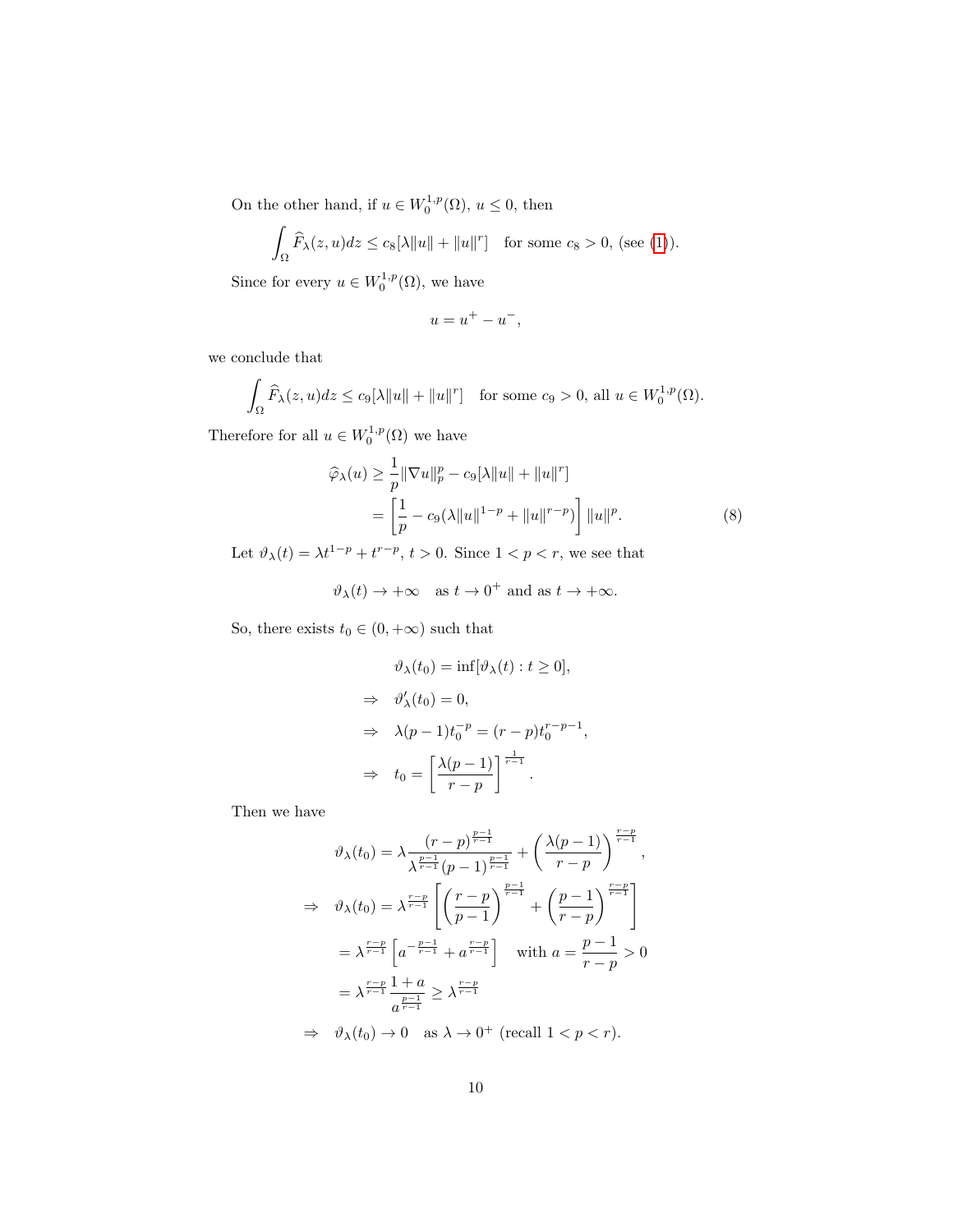(We did this estimation in detail because it provides a lower estimate for the critical parameter  $\lambda^*$ ).

So, we can find  $\lambda_0>0$  such that

<span id="page-10-4"></span>
$$
\vartheta_{\lambda}(t_0) < \frac{1}{p} \quad \text{for all } \lambda \in (0, \lambda_0).
$$

Returning to [\(8\)](#page-9-0), we see that

<span id="page-10-0"></span>
$$
\widehat{\varphi}_{\lambda}(u) > 0 = \widehat{\varphi}_{\lambda}(0) \quad \text{for all } \|u\| = \rho_{\lambda} = t_0, \text{ all } \lambda \in (0, \lambda_0). \tag{9}
$$

Hypothesis  $H(f)$  (ii) implies that given any  $\eta > 0$ , we can find  $M = M(\eta) >$ 0 such that

$$
pF(z,x) - f(z,x)x \ge \eta \quad \text{for a.a. } z \in \Omega \text{, all } x \ge M. \tag{10}
$$

We have

$$
\frac{d}{dx}\left(\frac{F(z,x)}{x^p}\right) = \frac{f(z,x)x^p - pF(z,x)x^{p-1}}{x^{2p}}
$$
\n
$$
= \frac{f(z,x)x - pF(z,x)}{x^{p+1}}
$$
\n
$$
\leq \frac{-\eta}{x^{p+1}} \quad \text{for a.a. } z \in \Omega, \text{ all } x \geq M \text{ (see (10)),}
$$
\n
$$
\Rightarrow \quad \frac{F(z,v)}{v^p} - \frac{F(z,x)}{x^p} \leq \frac{\eta}{p} \left[\frac{1}{v^p} - \frac{1}{x^p}\right] \quad \text{for a.a. } z \in \Omega, \text{ all } M \leq x \leq v. \tag{11}
$$

Hypothesis  $H(f)(ii)$  implies that

<span id="page-10-2"></span><span id="page-10-1"></span>
$$
\lim_{v \to +\infty} \frac{F(z, v)}{v^p} = \frac{1}{p} \widehat{\lambda}_m \quad \text{uniformly for a.a. } z \in \Omega. \tag{12}
$$

So, if in [\(11\)](#page-10-1) we pass to the limit as  $v \to +\infty$  and use [\(12\)](#page-10-2), then

$$
\widehat{\lambda}_m x^p - pF(z, x) \le -\eta \quad \text{for a.a. } z \in \Omega \text{, all } x \ge M.
$$

Since  $\eta > 0$  is arbitrary, we conclude that

$$
\widehat{\lambda}_m x^p - pF(z, x) \to -\infty \quad \text{as } x \to +\infty \text{ uniformly for a.a. } z \in \Omega. \tag{13}
$$

We know that  $\widehat{u}_1 \in \text{int } C_+$ . So, according to Proposition [2,](#page-3-0) we can find  $t > 0$ big enough such that

<span id="page-10-3"></span>
$$
\widetilde{u}_{\lambda} \leq t\widehat{u}_1.
$$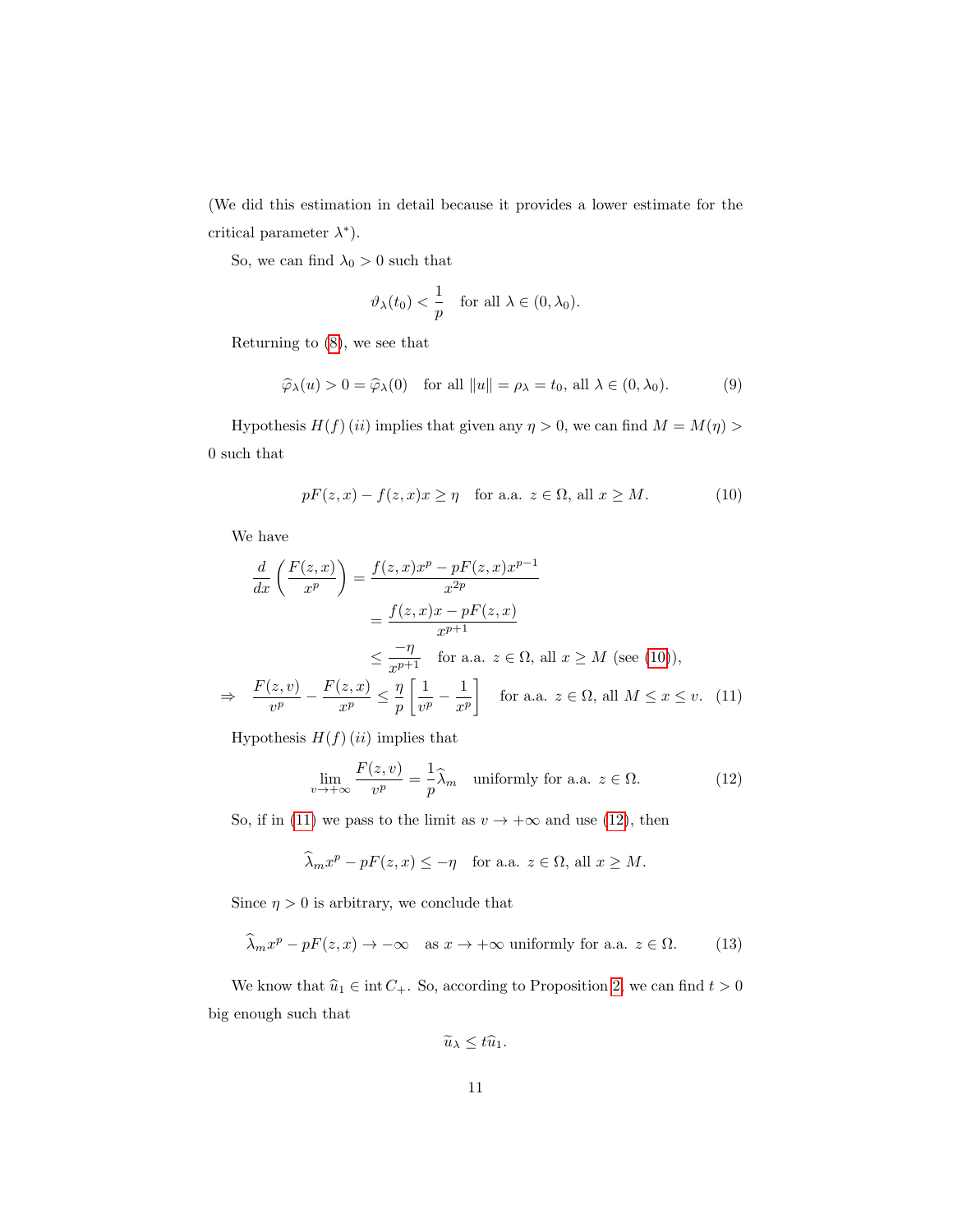Then using [\(4\)](#page-7-0), we have

$$
\widehat{\varphi}_{\lambda}(t\widehat{u}_1) \leq \frac{t^p}{p}\widehat{\lambda}_1 - \int_{\Omega} F(z, t\widehat{u}_1)dz = \frac{1}{p} \int_{\Omega} [\widehat{\lambda}_1(t\widehat{u}_1)^p - F(z, t\widehat{u}_1)]dz
$$
  
(recall that  $\|\widehat{u}_1\|_p = 1$ ),

 $\Rightarrow \hat{\varphi}_{\lambda}(t\hat{u}_1) \rightarrow -\infty$  (see [\(13\)](#page-10-3) and use Fatou's lemma). (14)

<u>Claim:</u> For every  $\lambda > 0$ ,  $\hat{\varphi}_{\lambda}$  satisfies the C-condition.

Consider a sequence  ${u_n}_{n \in \mathbb{N}} \subseteq W_0^{1,p}(\Omega)$  such that

<span id="page-11-4"></span><span id="page-11-1"></span><span id="page-11-0"></span>
$$
|\widehat{\varphi}_{\lambda}(u_n)| \le M_1 \quad \text{for some } M_1 > 0, \text{ all } n \in \mathbb{N},
$$
  

$$
(1 + \|u_n\|)\widehat{\varphi}'_{\lambda}(u_n) \to 0 \quad \text{in } W^{-1,p'}(\Omega) \text{ as } n \to +\infty.
$$
 (15)

From [\(15\)](#page-11-0) we have

$$
\left| \langle A(u_n), h \rangle - \int_{\Omega} \widehat{f}_{\lambda}(z, u_n) h dz \right| \le \frac{\varepsilon_n \|h\|}{1 + \|u_n\|} \quad \text{for all } h \in W_0^{1, p}(\Omega), \text{ with } \varepsilon_n \to 0^+.
$$
\n(16)

In [\(16\)](#page-11-1) we choose  $h = -u_n^- \in W_0^{1,p}(\Omega)$ . Then

$$
\|\nabla u_n^-\|_p^p + \int_{\Omega} \widetilde{u}_\lambda^{-\gamma} u_n^-\,dz \leq \varepsilon_n \quad \text{(see (3), (4))},
$$
  

$$
\Rightarrow u_n^- \to 0 \quad \text{in } W_0^{1,p}(\Omega) \text{ as } n \to +\infty.
$$
 (17)

Suppose that  ${u_n^+}_{n \in \mathbb{N}} \subseteq W_0^{1,p}(\Omega)$  is not bounded. Then we may assume that

<span id="page-11-3"></span><span id="page-11-2"></span> $||u_n^+|| \to +\infty.$ 

We set  $y_n = \frac{u_n^+}{u_n^+}$  $\frac{u_n}{\|u_n^+\|}$ ,  $n \in \mathbb{N}$ . We have  $\|y_n\| = 1$ ,  $y_n \ge 0$  for all  $n \in \mathbb{N}$ . We may assume that

$$
y_n \xrightarrow{w} y
$$
 in  $W_0^{1,p}(\Omega)$  and  $y_n \to y$  in  $L^p(\Omega)$ , with  $y \ge 0$ .

From  $(16)$  and  $(17)$ , we have

$$
\left| \langle A(u_n^+), h \rangle - \int_{\Omega} \widehat{f}_{\lambda}(z, u_n^+) h dz \right| \leq \varepsilon_n' \|h\| \text{ for all } h \in W_0^{1,p}(\Omega), \text{ with } \varepsilon_n' \to 0^+,
$$
  

$$
\Rightarrow \left| \langle A(y_n), h \rangle - \int_{\Omega} \frac{\widehat{f}_{\lambda}(z, u_n^+)}{\|u_n^+\|^{p-1}} h dz \right| \leq \frac{\varepsilon_n' \|h\|}{\|u_n^+\|^{p-1}} \quad \text{for all } n \in \mathbb{N}. \tag{18}
$$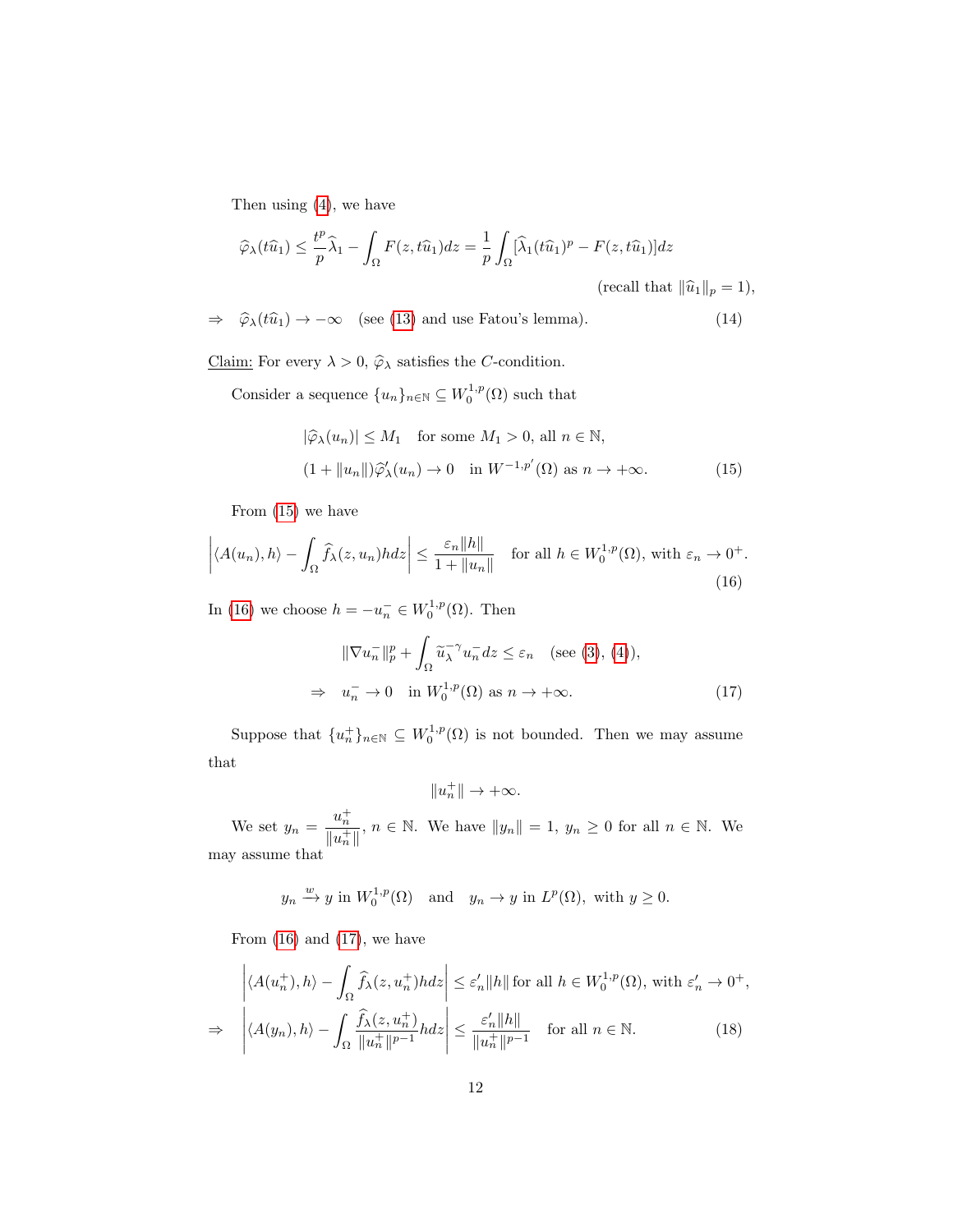<span id="page-12-0"></span>Recall that

<span id="page-12-1"></span>
$$
\widetilde{u}_{\lambda}^{-\gamma} \in L^{p'}(\Omega),\tag{19}
$$

while hypotheses  $H(f)(i)$ ,  $(ii)$  imply that

$$
0 \le f(z, x) \le c_{10}[1 + |x|^{p-1}]
$$
 for a.a.  $z \in \Omega$ , all  $x \in \mathbb{R}$ , some  $c_{10} > 0$  (see (3)).  
(20)

Then from [\(19\)](#page-12-0) and [\(20\)](#page-12-1) it follows that

$$
\left\{\frac{N_{\widehat{f}_{\lambda}}(u_n^+)}{\|u_n^+\|^{p-1}}\right\}_{n\in\mathbb{N}}\subseteq L^{p'}(\Omega)\quad\text{is bounded}.
$$

Therefore by passing to a subsequence if necessary and using hypothesis  $H(f)(ii)$ , we have

<span id="page-12-3"></span><span id="page-12-2"></span>
$$
\frac{N_{\widehat{f}_{\lambda}}(u_n^+)}{\|u_n^+\|^{p-1}} \xrightarrow{w} \widehat{\lambda}_m y^{p-1} \quad \text{in } L^{p'}(\Omega) \tag{21}
$$

<sup>115</sup> (see Aizicovici-Papageorgiou-Staicu [\[1\]](#page-23-8), proof of Proposition 16).

In [\(18\)](#page-11-3) we choose  $h = y_n - y \in W_0^{1,p}(\Omega)$  and pass to the limit as  $n \to +\infty$ . We obtain

$$
\lim_{n \to +\infty} \langle A(y_n), y_n - y \rangle = 0,
$$
  
\n
$$
\Rightarrow y_n \to y \text{ in } W_0^{1,p}(\Omega), \text{ hence } ||y|| = 1, y \ge 0 \text{ (see Proposition 1).}
$$
 (22)

If in [\(18\)](#page-11-3) we pass to the limit as  $n \to +\infty$  and use [\(22\)](#page-12-2) and [\(21\)](#page-12-3), then

$$
\langle A(y), h \rangle = \int_{\Omega} \widehat{\lambda}_m y^{p-1} h dz \quad \text{for all } h \in W_0^{1,p}(\Omega),
$$
  

$$
\Rightarrow -\Delta_p y(z) = \widehat{\lambda}_m y(z)^{p-1} \quad \text{for a.a. } z \in \Omega, \quad y|_{\partial \Omega} = 0.
$$

Since  $y \neq 0$  (see [\(22\)](#page-12-2)) and  $m \geq 2$ , it follows that y must be nodal, a contradiction (see [\(22\)](#page-12-2)). Therefore

$$
\{u_n^+\}_{n \in \mathbb{N}} \subseteq W_0^{1,p}(\Omega) \text{ is bounded,}
$$
  
\n
$$
\Rightarrow \{u_n\}_{n \in \mathbb{N}} \subseteq W_0^{1,p}(\Omega) \text{ is bounded (see (17))}.
$$

So, we may assume that

<span id="page-12-4"></span>
$$
u_n \xrightarrow{w} u
$$
 in  $W_0^{1,p}(\Omega)$  and  $u_n \to u$  in  $L^p(\Omega)$ . (23)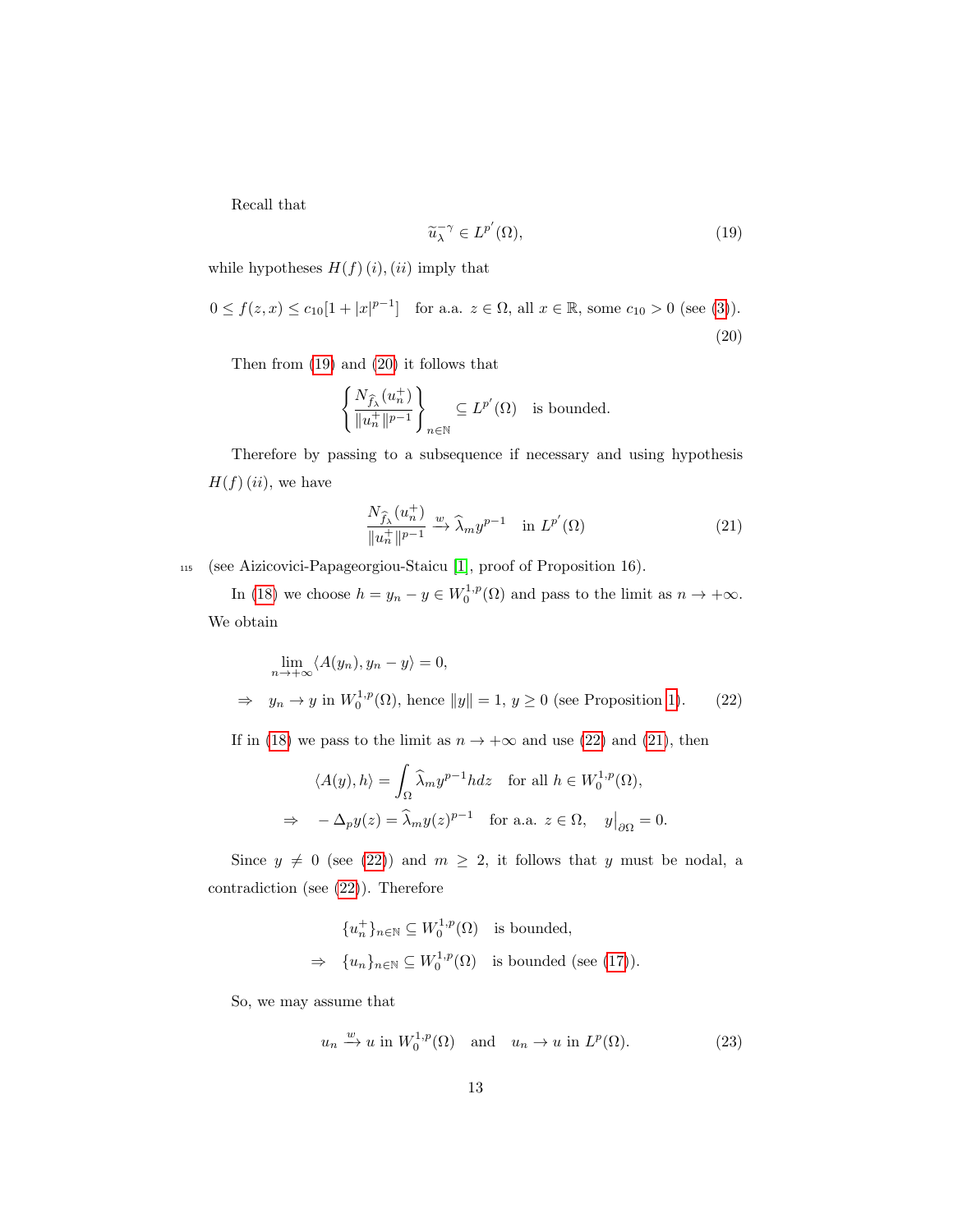In [\(16\)](#page-11-1) we choose  $h = (u_n - u) \in W_0^{1,p}(\Omega)$ , pass to the limit as  $n \to +\infty$ and use [\(23\)](#page-12-4). Then

$$
\lim_{n \to +\infty} \langle A(u_n), u_n - u \rangle = 0,
$$
  
\n
$$
\Rightarrow u_n \to u \text{ in } W_0^{1,p}(\Omega) \text{ (see Proposition 1),}
$$
  
\n
$$
\Rightarrow \hat{\varphi}_{\lambda} \text{ satisfies the } C\text{-condition.}
$$

This proves the Claim.

Then [\(9\)](#page-10-4), [\(14\)](#page-11-4) and the Claim permit the use of Theorem [1](#page-2-0) (the mountain pass theorem). So, for  $\lambda \in (0, \lambda_0)$ , we can find  $u_{\lambda} \in W_0^{1,p}(\Omega)$  such that

<span id="page-13-0"></span>
$$
u_{\lambda} \in K_{\widehat{\varphi}_{\lambda}}
$$
 and  $u_{\lambda} \neq 0$ .

We have

$$
\widehat{\varphi}'_{\lambda}(u_{\lambda}) = 0,
$$
\n
$$
\Rightarrow \langle A(u_{\lambda}), h \rangle = \int_{\Omega} \widehat{f}_{\lambda}(z, u_{\lambda}) h dz \quad \text{for all } h \in W_0^{1, p}(\Omega). \tag{24}
$$

In [\(24\)](#page-13-0) we choose  $h = (\tilde{u}_{\lambda} - u_{\lambda})^+ \in W_0^{1,p}(\Omega)$ . Then

$$
\langle A(u_{\lambda}), (\tilde{u}_{\lambda} - u_{\lambda})^{+} \rangle = \int_{\Omega} [\lambda \tilde{u}_{\lambda}^{-\gamma} + f(z, u_{\lambda})](\tilde{u}_{\lambda} - u_{\lambda})^{+} dz \quad \text{(see (4))}
$$

$$
\geq \int_{\Omega} \lambda \tilde{u}_{\lambda}^{-\gamma} (\tilde{u}_{\lambda} - u_{\lambda})^{+} dz \quad \text{(since } f \geq 0)
$$

$$
= \langle A(\tilde{u}_{\lambda}), (\tilde{u}_{\lambda} - u)^{+} \rangle,
$$

 $\Rightarrow \langle A(\widetilde{u}_{\lambda}) - A(u_{\lambda}),(\widetilde{u}_{\lambda} - u)^{+}\rangle \leq 0,$  $\Rightarrow \quad \widetilde{u}_{\lambda} \leq u_{\lambda}.$ 

Then from [\(24\)](#page-13-0) and [\(4\)](#page-7-0) it follows that

$$
u_{\lambda} \in S_{\lambda} \subseteq \text{int } C_{+} \quad \text{for } \lambda \in (0, \lambda_{0})
$$
  

$$
\Rightarrow (0, \lambda_{0}) \subseteq \mathcal{L} \neq \emptyset.
$$

 $\Box$ 

<span id="page-13-1"></span>Now we prove a structural property of  $\mathcal{L}$ , namely we show that  $\mathcal{L}$  is an interval.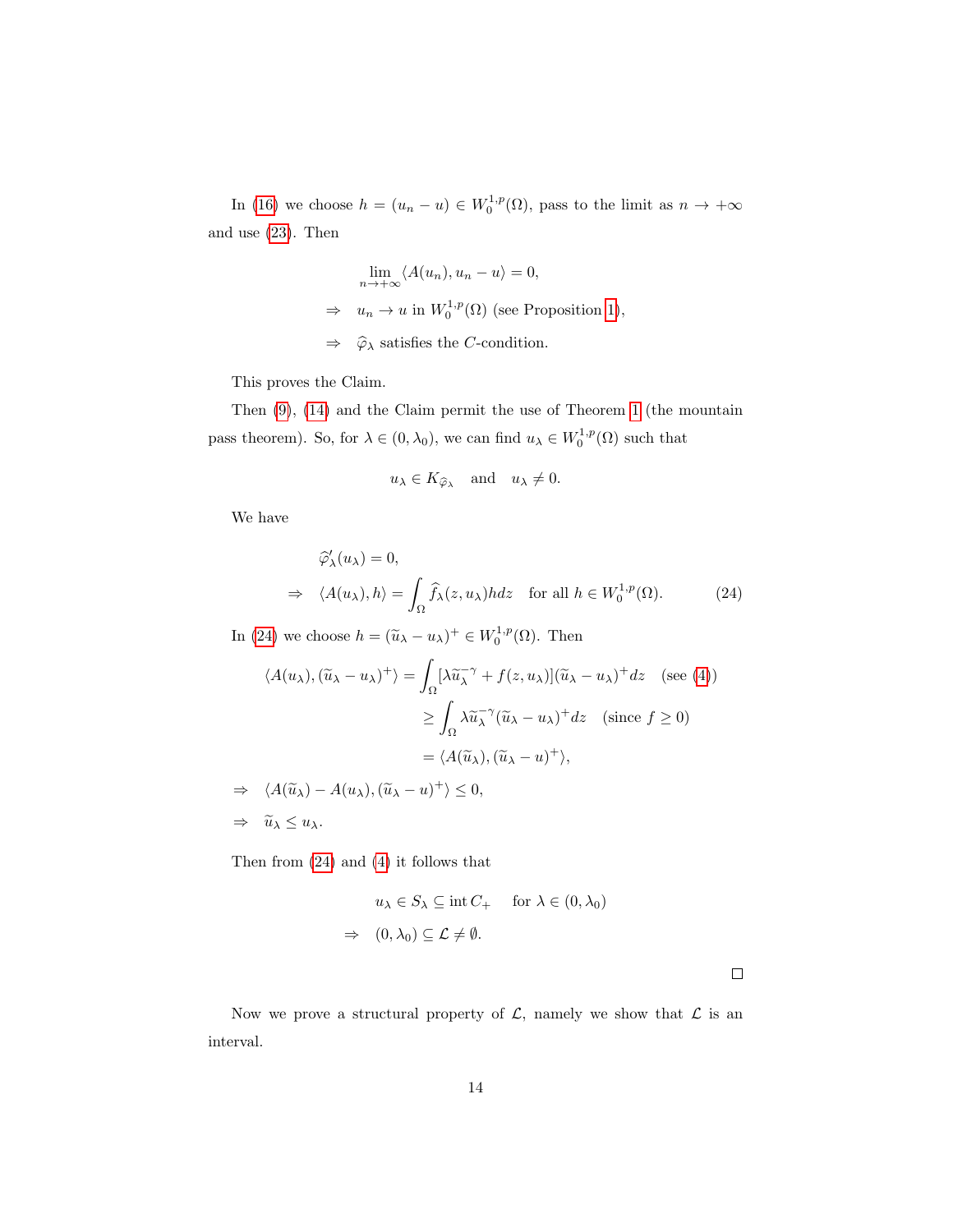120 **Proposition 4.** If hypotheses  $H(f)$  hold,  $\lambda \in \mathcal{L}$  and  $\mu \in (0, \lambda)$ , then  $\mu \in \mathcal{L}$ .

*Proof.* Since  $\lambda \in \mathcal{L}$  we can find  $u_{\lambda} \in S_{\lambda} \subseteq \text{int } C_+$ . We have

$$
-\Delta_p u_\lambda(z) = \lambda u_\lambda(z)^{-\gamma} + f(z, u_\lambda(z))
$$
  
 
$$
\ge \mu u_\lambda(z)^{-\gamma} + f(z, u_\lambda(z)) \quad \text{for a.a. } z \in \Omega \text{ (since } \mu < \lambda).
$$

We know that  $u_{\lambda} \in \text{int } C_+$ . Therefore, on account of Proposition [2,](#page-3-0) we can find  $\hat{t} \in (0, 1)$  small such that

<span id="page-14-0"></span>
$$
\hat{t}\,\tilde{u}_{\mu} \le u_{\lambda}.\tag{25}
$$

We have

<span id="page-14-3"></span><span id="page-14-1"></span>
$$
-\Delta_p(\hat{t}\,\widetilde{u}_\mu) = -\hat{t}^p \Delta_p \widetilde{u}_\mu = \mu \hat{t}^p \widetilde{u}_\mu^{-\gamma} \le \mu (\hat{t}\,\widetilde{u}_\mu)^{-\gamma}.
$$
 (26)

We set  $\overline{u}_\mu$  =  $\hat{t}$   $\widetilde{u}_\mu$  and consider the following truncation of the reaction in problem  $(P_\mu)$ 

$$
\widehat{f}_{\mu}(z,x) = \begin{cases}\n\mu \overline{u}_{\mu}(z)^{-\gamma} + f(z, \overline{u}_{\mu}(z)) & \text{if } x < \overline{u}_{\mu}(z), \\
\mu x^{-\gamma} + f(z, x) & \text{if } \overline{u}_{\mu}(z) \le x \le u_{\lambda}(z), \quad \text{(see (25)). (27)} \\
\mu u_{\lambda}(z)^{-\gamma} + f(z, u_{\lambda}(z)) & \text{if } u_{\lambda}(z) < x,\n\end{cases}
$$

This is a Carathéodory function. We set  $\widehat{F}_{\mu}(z, x) = \int_0^x \widehat{f}_{\mu}(z, s)ds$  and consider the  $C^1$ -functional  $\hat{\varphi}_{\mu}: W_0^{1,p}(\Omega) \to \mathbb{R}$  defined by

$$
\widehat{\varphi}_{\mu}(u) = \frac{1}{p} \|\nabla u\|_{p}^{p} - \int_{\Omega} \widehat{F}_{\mu}(z, u) dz \quad \text{for all } u \in W_{0}^{1, p}(\Omega)
$$

(see Proposition 3 of Papageorgiou-Smyrlis [\[16\]](#page-24-1)). From [\(27\)](#page-14-1) it is clear that  $\widehat{\varphi}_{\mu}(\cdot)$  is coercive. Also, using the Sobolev embedding theorem, we see that  $\widehat{\varphi}_{\mu}(\cdot)$ is sequentially weakly lower semicontinuous. So, by the Weierstrass-Tonelli theorem, we can find  $u_{\mu} \in W_0^{1,p}(\Omega)$  such that

<span id="page-14-2"></span>
$$
\widehat{\varphi}_{\mu}(u_{\mu}) = \inf[\widehat{\varphi}_{\mu}(u) : u \in W_0^{1,p}(\Omega)],
$$
  
\n
$$
\Rightarrow \widehat{\varphi}_{\mu}'(u_{\mu}) = 0,
$$
  
\n
$$
\Rightarrow \langle A(u_{\mu}), h \rangle = \int_{\Omega} \widehat{f}_{\mu}(z, u_{\mu}) h dz \quad \text{for all } h \in W_0^{1,p}(\Omega).
$$
 (28)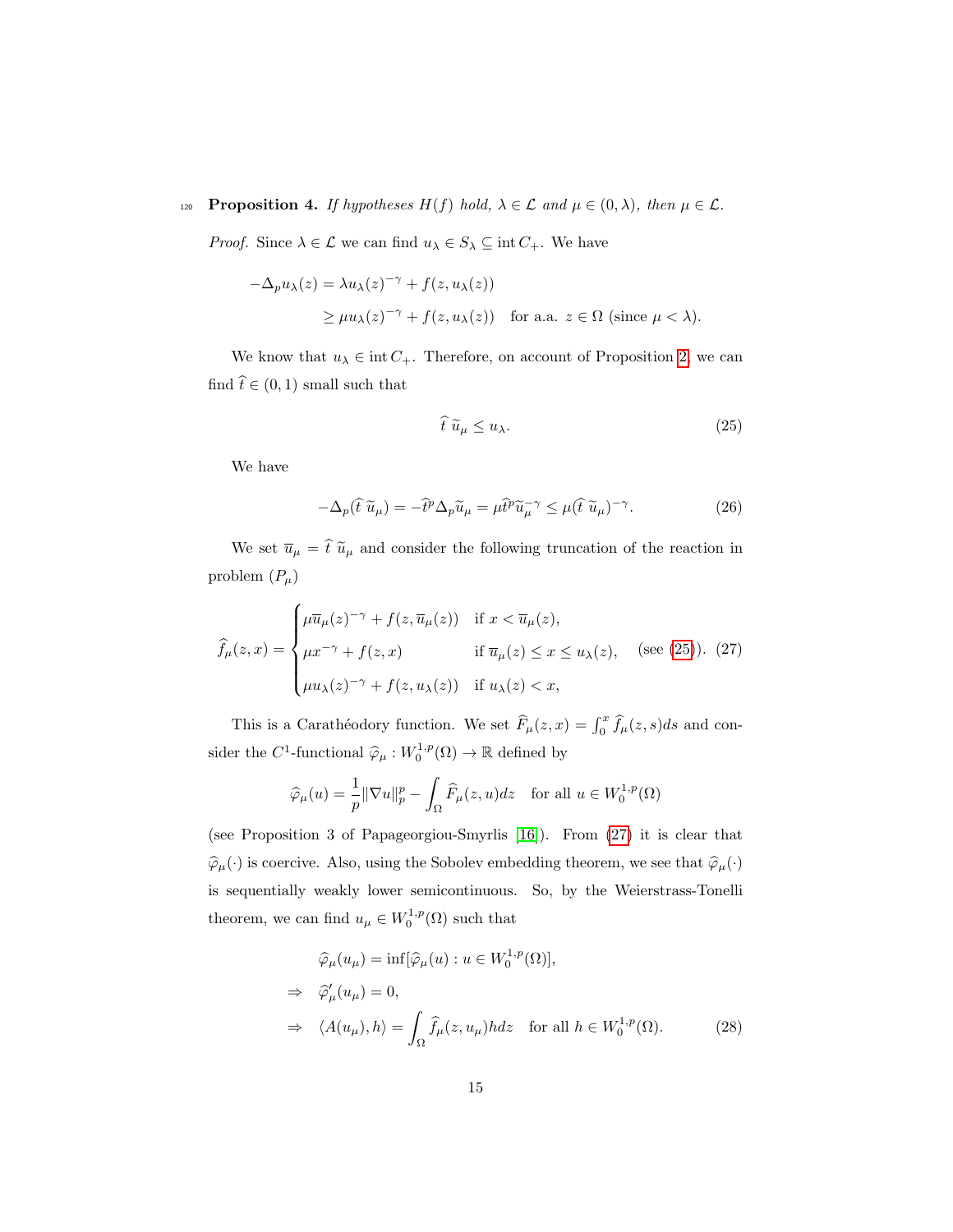In [\(28\)](#page-14-2) we choose  $h = (\overline{u}_{\mu} - u_{\mu})^+ \in W_0^{1,p}(\Omega)$ . We have

$$
\langle A(u_{\mu}), (\overline{u}_{\mu} - u_{\mu})^{+} \rangle
$$
  
=  $\int_{\Omega} [\mu \overline{u}_{\mu}^{\top} \gamma + f(z, \overline{u}_{\mu})](\overline{u}_{\mu} - u_{\mu})^{+} dz$  (see (27))  
 $\geq \int_{\Omega} \mu \overline{u}_{\mu}^{\top} \gamma (\overline{u}_{\mu} - u_{\mu})^{+} dz$  (since  $f \geq 0$ )  
 $\geq \langle A(\overline{u}_{\mu}), (\overline{u}_{\mu} - u_{\mu})^{+} \rangle$  (see (26)),  
 $\Rightarrow \langle A(\overline{u}_{\mu}) - A(u_{\mu}), (\overline{u}_{\mu} - u_{\mu})^{+} \rangle \leq 0,$   
 $\Rightarrow \overline{u}_{\mu} \leq u_{\mu}$  (see Proposition 1). (29)

Next in [\(28\)](#page-14-2) we choose  $h = (u_{\mu} - u_{\lambda})^+ \in W_0^{1,p}(\Omega)$ . Then

<span id="page-15-0"></span>
$$
\langle A(u_{\mu}), (u_{\mu} - u_{\lambda})^{+} \rangle
$$
  
=  $\int_{\Omega} [\mu u_{\lambda}^{-\gamma} + f(z, u_{\lambda})](u_{\mu} - u_{\lambda})^{+} dz$  (see (27))  
 $\leq \int_{\Omega} [\lambda u_{\lambda}^{-\gamma} + f(z, u_{\lambda})](u_{\mu} - u_{\lambda})^{+} dz$  (since  $\mu < \lambda$ )  
=  $\langle A(u_{\lambda}), (u_{\mu} - u_{\lambda})^{+} \rangle$  (since  $u_{\lambda} \in S_{\lambda}$ ),  
 $\Rightarrow \langle A(u_{\mu}) - A(u_{\lambda}), (u_{\mu} - u_{\lambda})^{+} \rangle \leq 0$ ,  
 $\Rightarrow u_{\mu} \leq u_{\lambda}$  (see Proposition 1). (30)

From [\(29\)](#page-15-0) and [\(30\)](#page-15-1) we infer that

$$
u_{\mu} \in [\overline{u}_{\mu}, u_{\lambda}].
$$

Then from  $(28)$  and  $(27)$ , we have

$$
\langle A(u_{\mu}), h \rangle = \int_{\Omega} [\mu u_{\mu}^{-\gamma} + f(z, u_{\mu})] h dz \text{ for all } h \in W_0^{1, p}(\Omega),
$$
  

$$
\Rightarrow u_{\mu} \in S_{\mu} \subseteq \text{int } C_+ \text{ and so } \mu \in \mathcal{L}.
$$

<span id="page-15-1"></span> $\Box$ 

<span id="page-15-2"></span>Proposition [4](#page-13-1) implies that  $\mathcal L$  is an interval. Moreover, as a byproduct of the above proof, we have the following corollary which establishes a kind of monotonicity property for the solution multifunction  $\lambda \to S_\lambda.$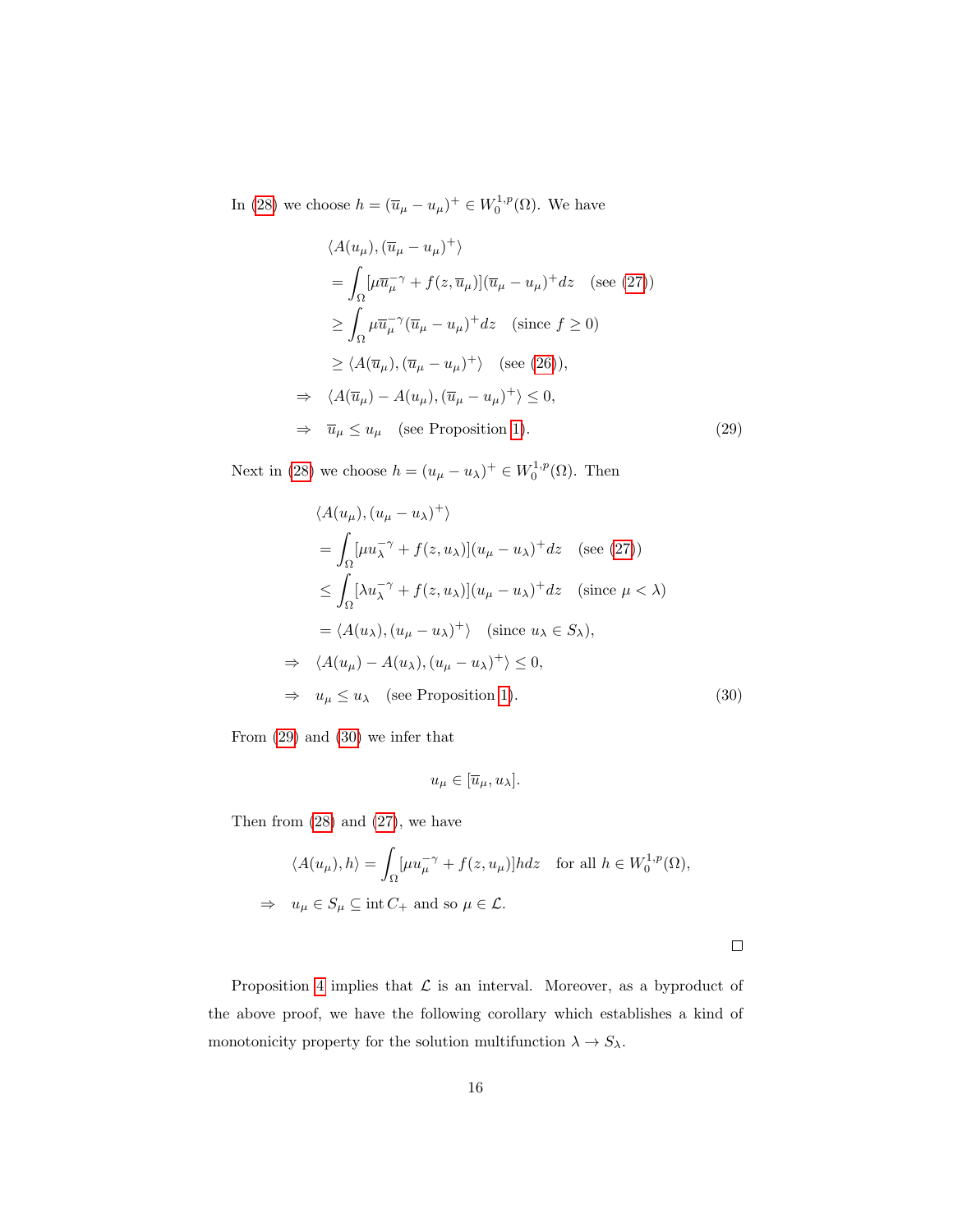125 **Corollary 1.** If hypotheses  $H(f)$  hold,  $\lambda \in \mathcal{L}$ ,  $\mu \in (0, \lambda)$  and  $u_{\lambda} \in S_{\lambda} \subseteq \text{int } C_+$ , then  $\mu \in \mathcal{L}$  and there exists  $u_{\mu} \in S_{\mu} \subseteq \text{int } C_+$  such that  $(u_{\lambda} - u_{\mu}) \in C_+ \setminus \{0\}.$ 

<span id="page-16-3"></span>With little additional effort, we can improve this corollary.

**Proposition 5.** If hypotheses  $H(f)$  hold,  $\lambda \in \mathcal{L}$ ,  $\mu \in (0, \lambda)$  and  $u_{\lambda} \in S_{\lambda} \subseteq$ int  $C_+$ , then  $\mu \in \mathcal{L}$  and there exists  $u_{\mu} \in S_{\mu} \subseteq \text{int } C_+$  such that  $(u_{\lambda} - u_{\mu}) \in$ 130 int  $C_+$ .

*Proof.* From Corollary [1,](#page-15-2) we already know that  $\mu \in \mathcal{L}$  and there exists  $u_{\mu} \in$  $S_\mu \subseteq \operatorname{int} C_+$  such that

<span id="page-16-0"></span>
$$
0 \le u_{\mu} \le u_{\lambda}.\tag{31}
$$

Let  $\rho = ||u_\lambda||_\infty$  and let  $\widehat{\xi}_\rho > 0$  be as postulated by hypothesis  $H(f)(iv)$ . We have

$$
-\Delta_p u_\lambda(z) - \lambda u_\lambda(z)^{-\gamma} + \hat{\xi}_\rho u_\lambda(z)^{p-1}
$$
  
=  $f(z, u_\lambda(z)) + \hat{\xi}_\rho u_\lambda(z)^{p-1}$   

$$
\geq f(z, u_\mu(z)) + \hat{\xi}_\rho u_\mu(z)^{p-1} \quad \text{(see (31) and hypothesis } H(f) (iv))
$$
  

$$
> f(z, u_\mu(z)) + \hat{\xi}_\rho u_\mu(z)^{p-1} - (\lambda - \mu)u_\mu(z)^{-\gamma} \quad \text{(since } \lambda > \mu, u_\mu \in \text{int } C_+)
$$
  
=  $-\Delta_p u_\mu(z) - \lambda u_\mu(z)^{-\gamma} + \hat{\xi}_\rho u_\mu(z)^{p-1} \quad \text{for a.a. } z \in \Omega \text{ (since } u_\mu \in S_\mu \subseteq \text{int } C_+).$ 

Invoking Proposition 4 of Papageorgiou-Smyrlis [\[16\]](#page-24-1), we conclude that  $(u_\lambda$  $u_{\mu}$ ) ∈ int  $C_{+}$ .  $\Box$ 

We set  $\lambda^* = \sup \mathcal{L}$ .

**Proposition 6.** If hypotheses  $H(f)$  hold, then  $\lambda^* < +\infty$ .

*Proof.* We claim that there exists  $\widehat{\lambda} > 0$  such that

<span id="page-16-2"></span>
$$
\widehat{\lambda}x^{-\gamma} + f(z, x) \ge \widehat{\lambda}_1 x^{p-1} \quad \text{for a.a. } z \in \Omega, \text{ all } x \ge 0. \tag{32}
$$

To see this, note that hypothesis  $H(f)(ii)$  implies that we can find  $\eta > \hat{\lambda}_1$ and  $M_2>0$  such that

<span id="page-16-1"></span>
$$
f(z, x) \ge \eta x^{p-1} \quad \text{for a.a. } z \in \Omega, \text{ all } x \ge M_2.
$$
 (33)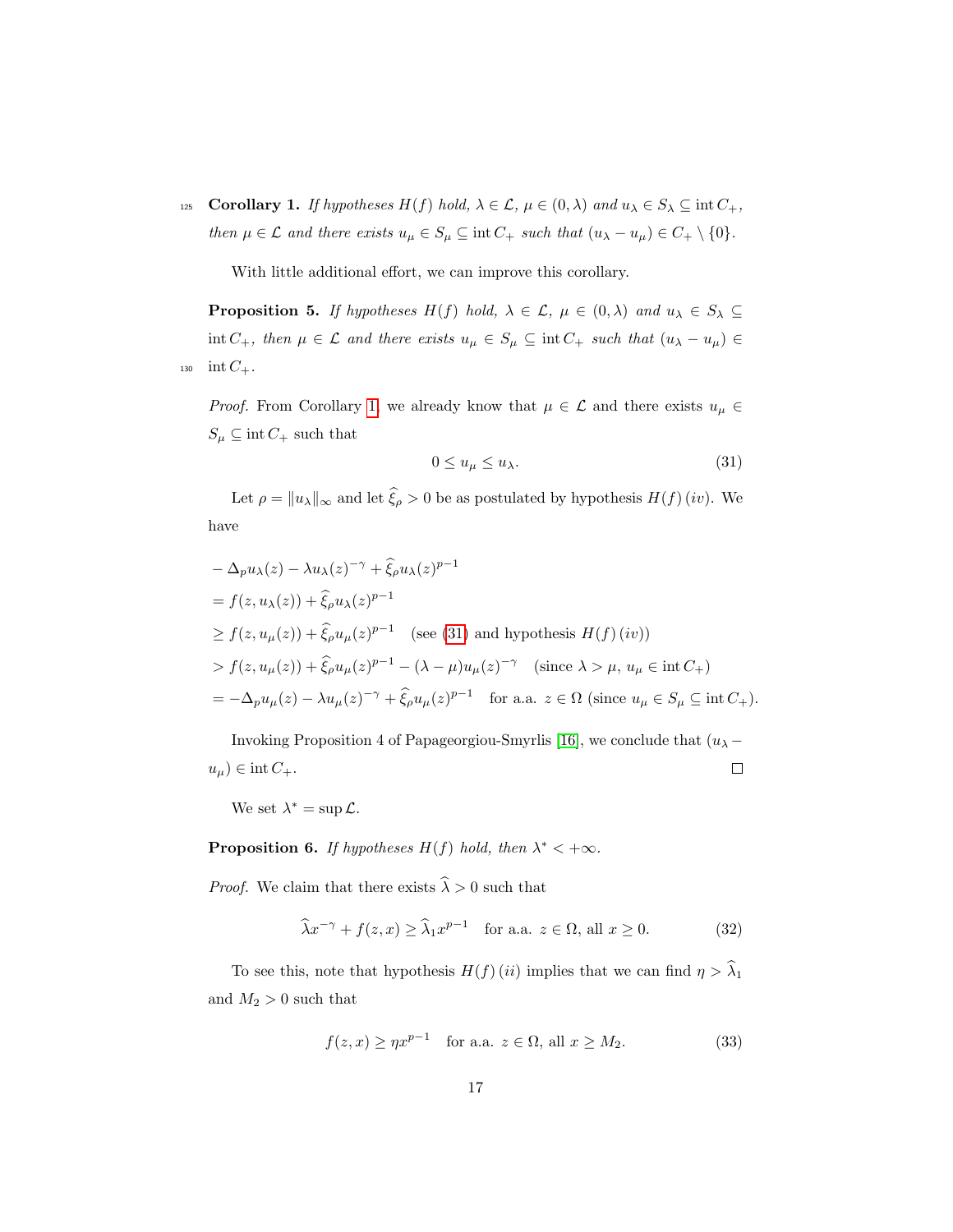Note that

<span id="page-17-0"></span>
$$
\frac{\lambda}{x^{\gamma}} > \frac{\lambda}{M_2^{\gamma}} \quad \text{for all } x \in (0, M_2). \tag{34}
$$

Moreover, for  $\lambda > 0$  big we will have

<span id="page-17-1"></span>
$$
\frac{\lambda}{M_2^{\gamma}} \ge \eta M_2^{p-1}.\tag{35}
$$

135 Let  $\widehat{\lambda} = \eta M_2^{p+\gamma-1}$ . Then from [\(33\)](#page-16-1), [\(34\)](#page-17-0), [\(35\)](#page-17-1) and since  $f \ge 0$ , we have that [\(32\)](#page-16-2) holds for this  $\widehat{\lambda} > 0.$ 

Let  $\lambda > \widehat{\lambda}$  and suppose that  $\lambda \in \mathcal{L}$ . Then we can find  $u_{\lambda} \in S_{\lambda} \subseteq \text{int } C_+$ . Using Proposition [2,](#page-3-0) let  $t > 0$  be the biggest positive real such that

<span id="page-17-2"></span>
$$
t\widehat{u}_1 \le u_\lambda. \tag{36}
$$

Let  $\rho = ||u_\lambda||_\infty$  and consider  $\widehat{\xi}_\rho > 0$  as postulated by hypothesis  $H(f)(iv)$ . We have

$$
-\Delta_p(t\hat{u}_1) + \hat{\xi}_p(t\hat{u}_1)^{p-1}
$$
  
\n
$$
= [\hat{\lambda}_1 + \hat{\xi}_\rho](t\hat{u}_1)^{p-1}
$$
  
\n
$$
\leq \hat{\lambda}(t\hat{u}_1)^{-\gamma} + f(z, t\hat{u}_1) + \hat{\xi}_\rho(t\hat{u}_1)^{p-1} \text{ for a.a. } z \in \Omega \text{ (see (32)),}
$$
  
\n
$$
\Rightarrow -\Delta_p(t\hat{u}_1) - \lambda(t\hat{u}_1)^{-\gamma} + \hat{\xi}_\rho(t\hat{u}_1)^{p-1}
$$
  
\n
$$
< f(z, t\hat{u}_1) + \hat{\xi}_\rho(t\hat{u}_1)^{p-1} \text{ (since } \lambda > \hat{\lambda})
$$
  
\n
$$
\leq f(z, u_\lambda) + \hat{\xi}_\rho u_\lambda^{p-1} \text{ (see (36) and hypothesis } H(f)(iv))
$$
  
\n
$$
= -\Delta_p u_\lambda - \lambda u_\lambda^{-\gamma} + \hat{\xi}_\rho u_\lambda^{p-1} \text{ for a.a } z \in \Omega,
$$
  
\n
$$
\Rightarrow (u_\lambda + \hat{u}_\lambda) \in \text{int } C \text{ (see Proposition 4 of Proposition 5) with } \hat{\Omega}.
$$

 $(u_{\lambda} - t\hat{u}_1) \in \text{int } C_+$  (see Proposition 4 of Papageorgiou-Smyrlis [\[16\]](#page-24-1)).

This contradicts the maximality of  $t > 0$ . Therefore  $\lambda \notin \mathcal{L}$  and so  $\lambda^* \leq \lambda <$  $\Box$  $+\infty$ .

<span id="page-17-3"></span>**[P](#page-0-0)roposition 7.** If hypotheses  $H(f)$  hold and  $\lambda \in (0, \lambda^*)$ , then problem  $(P_{\lambda})$ 140 admits at least two positive solutions  $u_0, \hat{u} \in \text{int } C_+.$ 

*Proof.* Let  $0 < \lambda_1 < \lambda < \lambda_2 < \lambda^*$ . According to Proposition [5](#page-16-3) we can find  $u_{\lambda_2} \in S_{\lambda_2} \subseteq \text{int } C_+ \text{ and } u_{\lambda_1} \in S_{\lambda_1} \subseteq \text{int } C_+ \text{ such that } (u_{\lambda_2} - u_{\lambda_1}) \in \text{int } C_+$ .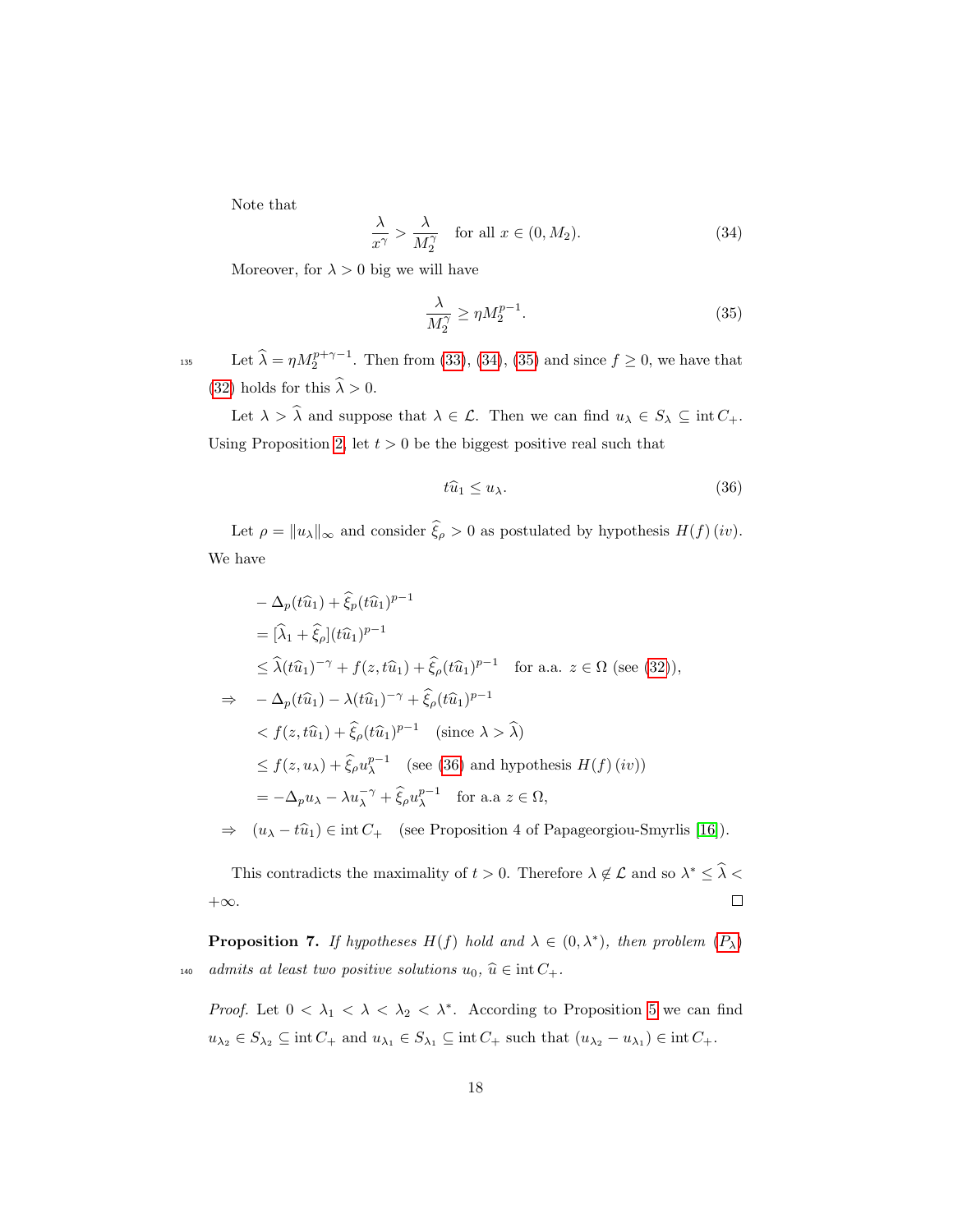We introduce the following Carathéodory function

<span id="page-18-0"></span>
$$
g_{\lambda}(z,x) = \begin{cases} \lambda u_{\lambda_1}(z)^{-\gamma} + f(z, u_{\lambda_1}(z)) & \text{if } x < u_{\lambda_1}(z), \\ \lambda x^{-\gamma} + f(z, x) & \text{if } u_{\lambda_1}(z) \le x \le u_{\lambda_2}(z), \\ \lambda u_{\lambda_2}(z)^{-\gamma} + f(z, u_{\lambda_2}(z)) & \text{if } u_{\lambda_2}(z) < x. \end{cases}
$$
(37)

We set  $G_{\lambda}(z, x) = \int_0^x g_{\lambda}(z, s)ds$  and consider the functional  $\psi_{\lambda}: W_0^{1,p}(\Omega) \to$  $\mathbb R$  defined by

$$
\psi_{\lambda}(u) = \frac{1}{p} \|\nabla u\|_{p}^{p} - \int_{\Omega} G_{\lambda}(z, u) dz \quad \text{for all } u \in W_{0}^{1, p}(\Omega).
$$

Proposition 3 of Papageorgiou-Smyrlis [\[16\]](#page-24-1) implies that  $\psi_{\lambda} \in C^1(W_0^{1,p}(\Omega), \mathbb{R})$ . From [\(37\)](#page-18-0) it is clear that  $\psi_{\lambda}(\cdot)$  is coercive, while using the Sobolev embedding theorem, we see that  $\psi_{\lambda}(\cdot)$  is sequentially weakly lower semicontinuous. Therefore, we can find  $u_0 \in W_0^{1,p}(\Omega)$  such that

<span id="page-18-1"></span>
$$
\psi_{\lambda}(u_0) = \inf[\psi_{\lambda}(u) : u \in W_0^{1,p}(\Omega)],
$$
  
\n
$$
\Rightarrow \psi'_{\lambda}(u_0) = 0,
$$
  
\n
$$
\Rightarrow \langle A(u_0), h \rangle = \int_{\Omega} g_{\lambda}(z, u_0) h dz \quad \text{for all } h \in W_0^{1,p}(\Omega).
$$
 (38)

In [\(38\)](#page-18-1) we choose  $h = (u_{\lambda_1} - u_0)^+ \in W_0^{1,p}(\Omega)$ . Then

$$
\langle A(u_0), (u_{\lambda_1} - u_0)^+ \rangle
$$
  
=  $\int_{\Omega} \left[ \lambda u_{\lambda_1}^{-\gamma} + f(z, u_{\lambda_1}) \right] (u_{\lambda_1} - u_0)^+ dz$  (see (37))  
=  $\langle A(u_{\lambda_1}), (u_{\lambda_1} - u_0)^+ \rangle$  (since  $u_{\lambda_1} \in S_{\lambda_1}$ ),  
 $\Rightarrow \langle A(u_{\lambda_1}) - A(u_0), (u_{\lambda_1} - u_0)^+ \rangle = 0,$   
 $\Rightarrow u_{\lambda_1} \le u_0$  (see Proposition 1).

Similarly choosing  $h = (u_0 - u_{\lambda_2})^+ \in W_0^{1,p}(\Omega)$  in [\(38\)](#page-18-1), we obtain

<span id="page-18-2"></span>
$$
u_0 \le u_{\lambda_2},
$$
  
\n
$$
\Rightarrow u_0 \in [u_{\lambda}, u_{\lambda_2}].
$$
\n(39)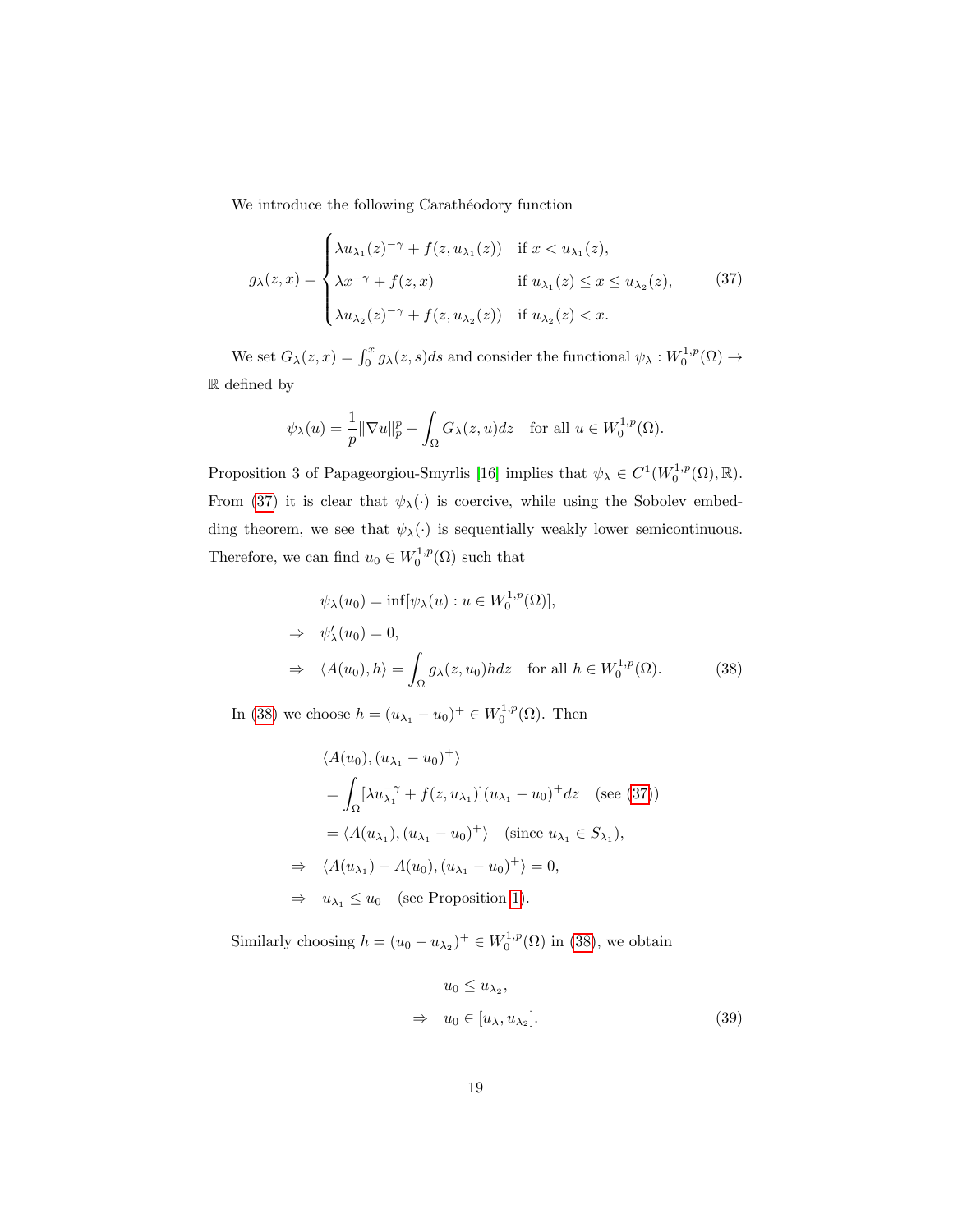From  $(37)$ ,  $(38)$  and  $(39)$  it follows that

<span id="page-19-1"></span><span id="page-19-0"></span>
$$
u_0 \in S_{\lambda} \subseteq \text{int } C_+.
$$

Moreover, as before (see the proof of Proposition [5\)](#page-16-3), using hypothesis  $H(f)(iv)$ with  $\rho = \|u_{\lambda_2}\|_{\infty}$  and Proposition 4 (the strong comparison principle) of Papageorgiou-Smyrlis [\[16\]](#page-24-1), we show that

$$
u_0 - u_{\lambda_1} \in \text{int } C_+ \quad \text{and} \quad u_{\lambda_2} - u_0 \in \text{int } C_+,
$$
  

$$
\Rightarrow \quad u_0 \in \text{int}_{C_0^1(\overline{\Omega})} [u_{\lambda_1}, u_{\lambda_2}]. \tag{40}
$$

Next we consider the Carathéodory function  $e_\lambda : \Omega \times \mathbb{R} \to \mathbb{R}$  defined by

$$
e_{\lambda}(z,x) = \begin{cases} \lambda u_{\lambda_1}(z)^{-\gamma} + f(z, u_{\lambda_1}(z)) & \text{if } x \le u_{\lambda_1}(z), \\ \lambda x^{-\gamma} + f(z, x) & \text{if } u_{\lambda_1}(z) < x. \end{cases}
$$
(41)

We set  $E_{\lambda}(z,x) = \int_0^x e_{\lambda}(z,s)ds$  and consider the functional  $\sigma_{\lambda}: W_0^{1,p}(\Omega) \to$ R defined by

$$
\sigma_{\lambda}(u) = \frac{1}{p} \|\nabla u\|_{p}^{p} - \int_{\Omega} E_{\lambda}(z, u) dz \text{ for all } u \in W_{0}^{1, p}(\Omega).
$$

We know that  $\sigma_{\lambda} \in C^1(W_0^{1,p}(\Omega), \mathbb{R})$  (see Proposition 3 of [\[16\]](#page-24-1)). From [\(37\)](#page-18-0) and [\(41\)](#page-19-0) it is clear that

<span id="page-19-2"></span>
$$
\sigma_{\lambda}|_{[u_{\lambda_1}, u_{\lambda_2}]} = \psi_{\lambda}|_{[u_{\lambda_1}, u_{\lambda_2}]}.
$$
\n(42)

From the first part of the proof, we know that  $u_0 \in \text{int}\, C_+$  is a minimizer of  $\psi_{\lambda}$ . This fact together with [\(40\)](#page-19-1) and [\(42\)](#page-19-2) imply that

$$
u_0 \text{ is a local } C_0^1(\overline{\Omega})\text{-minimizer of } \sigma_\lambda,
$$
  
\n
$$
\Rightarrow u_0 \text{ is a local } W_0^{1,p}(\Omega)\text{-minimizer of } \sigma_\lambda
$$
 (43)

(see Giacomoni-Saoudi [\[8\]](#page-23-9), Theorem 1.1).

Using [\(41\)](#page-19-0), we can easily show that

<span id="page-19-4"></span><span id="page-19-3"></span>
$$
K_{\sigma_{\lambda}} \subseteq [u_{\lambda_1}) \cap \text{int } C_+.
$$
\n
$$
(44)
$$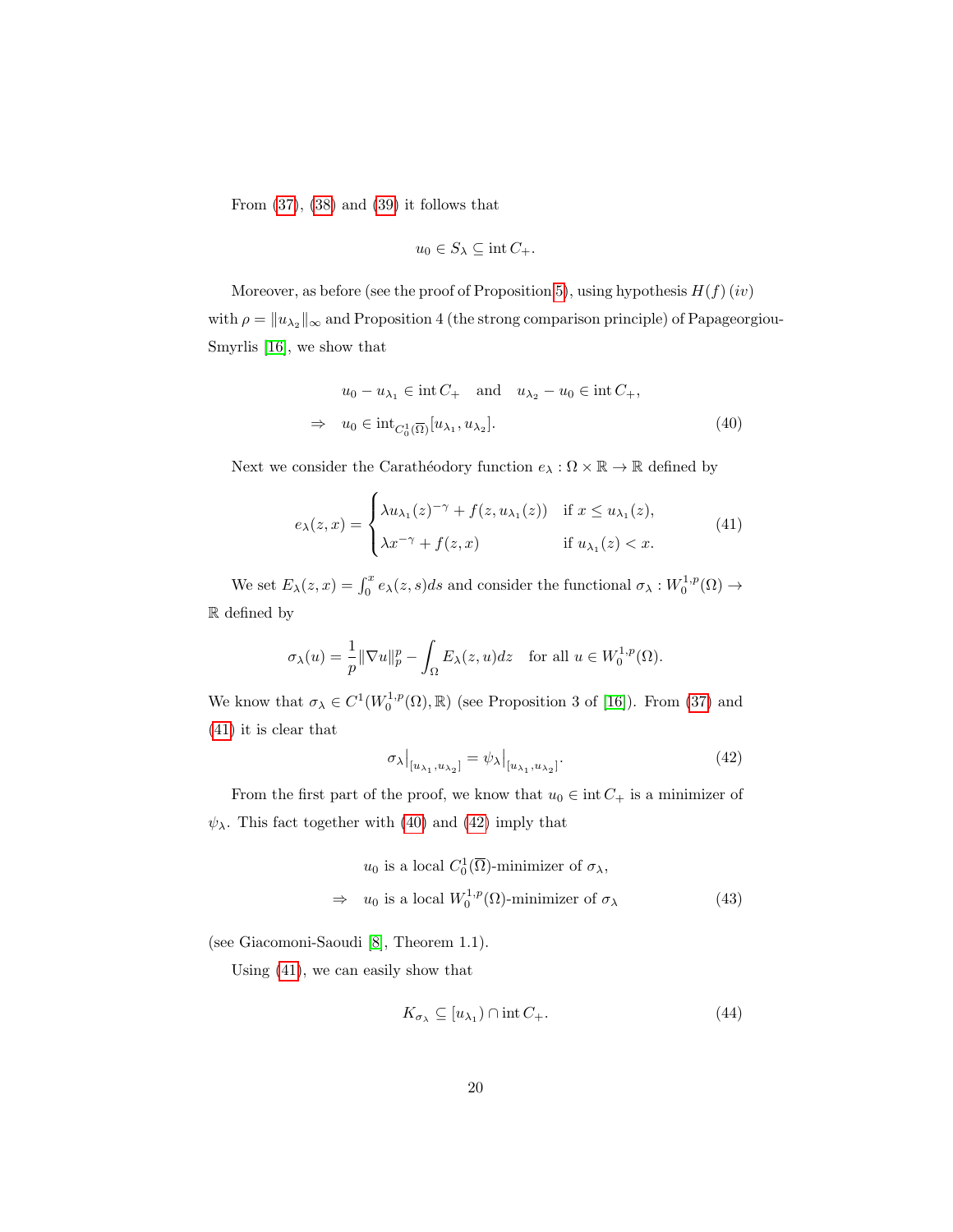Hence, we may assume that  $K_{\sigma_{\lambda}}$  is finite or otherwise it is clear from [\(44\)](#page-19-3) and [\(41\)](#page-19-0) that we already have an infinity of positive smooth solutions of  $(P_\lambda)$  $(P_\lambda)$  $(P_\lambda)$ and so we are done. On account of [\(43\)](#page-19-4), we can find  $\rho \in (0,1)$  small such that

$$
\sigma_{\lambda}(u_0) < \inf[\sigma_{\lambda}(u) : \|u - u_0\| = \rho] = m_{\rho} \tag{45}
$$

(see Aizicovici-Papageorgiou-Staicu [\[1\]](#page-23-8), proof of Proposition 29).

As in the proof of Proposition [3,](#page-7-1) we show that

 $\sigma_{\lambda}(\cdot)$  satisfies the C-condition (see the Claim in the proof of Proposition [3\)](#page-7-1);

<span id="page-20-2"></span><span id="page-20-1"></span><span id="page-20-0"></span>(46)

$$
\sigma_{\lambda}(t\hat{u}_1) \to -\infty \text{ as } t \to +\infty \text{ (see (14) in the proof of Proposition 3).}
$$
 (47)

Then [\(45\)](#page-20-0), [\(46\)](#page-20-1), [\(47\)](#page-20-2) permit the use of Theorem [1](#page-2-0) (the mountain pass theorem). So, we can find  $\widehat{u} \in W_0^{1,p}(\Omega)$  such that

$$
\widehat{u} \in K_{\sigma_{\lambda}} \subseteq [u_{\lambda_1}) \cap \text{int } C_+ \text{ (see (44)) and } \sigma_{\lambda}(u_0) < m_{\rho} \leq \sigma_{\lambda}(\widehat{u}).
$$

145 Therefore  $\hat{u} \neq u_0$ ,  $\hat{u} \in \text{int } C_+$  is the second positive solution of  $(P_\lambda)$  $(P_\lambda)$  $(P_\lambda)$ .  $\Box$ 

Finally we examine what can be said about the critical parameter value.

<span id="page-20-6"></span>**Proposition 8.** If hypotheses  $H(f)$  hold, then  $\lambda^* \in \mathcal{L}$ .

*Proof.* Consider a sequence  $\{\lambda_n\}_{n\in\mathbb{N}}\subseteq\mathcal{L}$  such that  $\lambda_n\to(\lambda^*)$ <sup>-</sup>. Let  $u_n\in\mathcal{L}$  $S_{\lambda_n} \subseteq \text{int } C_+$  for all  $n \in \mathbb{N}$ . We have

$$
\langle A(u_n), h \rangle = \int_{\Omega} \lambda_n u_n^{-\gamma} h dz + \int_{\Omega} f(z, u_n) h dz \quad \text{for all } h \in W_0^{1, p}(\Omega), \text{ all } n \in \mathbb{N}.
$$
\n(48)

<span id="page-20-5"></span>We claim that  ${u_n}_{n\in\mathbb{N}} \subseteq W_0^{1,p}(\Omega)$  is bounded. Otherwise, we may assume that

<span id="page-20-3"></span>
$$
||u_n|| \to +\infty \quad \text{as } n \to +\infty. \tag{49}
$$

Let  $y_n = \frac{u_n}{\|u_n\|}$  $\frac{u_n}{\|u_n\|}$ ,  $n \in \mathbb{N}$ . Then  $\|y_n\| = 1$ ,  $y_n \ge 0$  for all  $n \in \mathbb{N}$ . So, we may assume that

<span id="page-20-4"></span>
$$
y_n \xrightarrow{w} y
$$
 in  $W_0^{1,p}(\Omega)$  and  $y_n \to y$  in  $L^p(\Omega)$ ,  $y \ge 0$ . (50)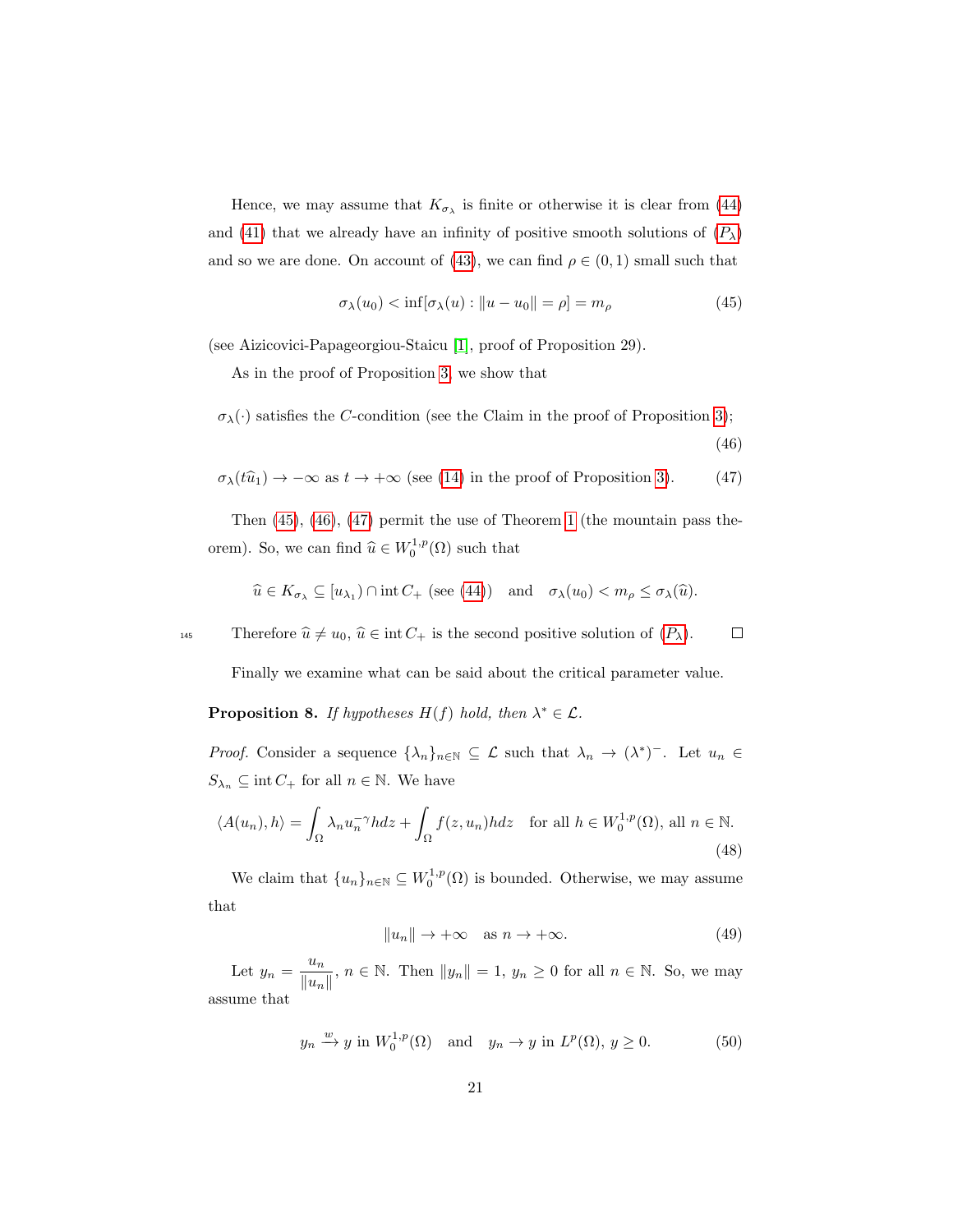<span id="page-21-0"></span>From [\(48\)](#page-20-3) we have

$$
\langle A(y_n), h \rangle = \int_{\Omega} \lambda_n \frac{u_n^{-\gamma}}{\|u_n\|^{p-1}} h dz + \int_{\Omega} \frac{N_f(u_n)}{\|u_n\|^{p-1}} h dz \quad \text{for all } h \in W_0^{1,p}(\Omega), \text{ all } n \in \mathbb{N}.
$$
\n(51)

From [\(20\)](#page-12-1) and [\(50\)](#page-20-4) it is clear that

<span id="page-21-1"></span>
$$
\left\{\frac{N_f(u_n)}{\|u_n\|^{p-1}}\right\}_{n\in\mathbb{N}} \subseteq L^{p'}(\Omega) \quad \text{is bounded.} \tag{52}
$$

If in [\(51\)](#page-21-0) we choose  $h = (u_n - u) \in W_0^{1,p}(\Omega)$ , pass to the limit as  $n \to +\infty$ and use  $(49)$ ,  $(50)$ ,  $(52)$ , then we obtain

$$
\lim_{n \to +\infty} \langle A(y_n), y_n - y \rangle = 0,
$$
  
\n
$$
\Rightarrow y_n \to y \text{ in } W_0^{1,p}(\Omega), \text{ hence } ||y|| = 1, y \ge 0 \text{ (see Proposition 1).}
$$
 (53)

On account of [\(52\)](#page-21-1) and of hypothesis  $H(f)(ii)$ , we may assume that

<span id="page-21-3"></span><span id="page-21-2"></span>
$$
\frac{N_f(u_n)}{\|u_n\|^{p-1}} \xrightarrow{w} \widehat{\lambda}_m y^{p-1} \quad \text{in } L^{p'}(\Omega) \tag{54}
$$

(see Aizicovici-Papageorgiou-Staicu [\[1\]](#page-23-8), proof of Proposition 16).

Therefore, if in [\(51\)](#page-21-0) we let  $n \to +\infty$  and use [\(49\)](#page-20-5), [\(53\)](#page-21-2), [\(54\)](#page-21-3), we obtain

$$
\langle A(y), h \rangle = \int_{\Omega} \widehat{\lambda}_m y^{p-1} h dz \quad \text{for all } h \in W_0^{1,p}(\Omega),
$$
  

$$
\Rightarrow -\Delta_p y(z) = \widehat{\lambda}_m y(z)^{p-1} \quad \text{for a.a. } z \in \Omega, \ y|_{\partial\Omega} = 0,
$$
  

$$
\Rightarrow y \text{ is nodal (recall } m \ge 2), \text{ a contradiction, see (53).}
$$

Therefore,  $\{u_n\}_{n\in\mathbb{N}}\subseteq W_0^{1,p}(\Omega)$  is bounded. So, we may assume that

<span id="page-21-4"></span>
$$
u_n \xrightarrow{w} u^* \text{ in } W_0^{1,p}(\Omega) \quad \text{and} \quad u_n \to u^* \text{ in } L^p(\Omega). \tag{55}
$$

From the proof of Proposition [7,](#page-17-3) we see that we can always have that  $\{u_n\}_{n\in\mathbb{N}}$  is increasing (see [\(39\)](#page-18-2)). Hence  $u^* \neq 0$ . Since  $\{N_f(u_n)\}_{n \in \mathbb{N}} \subseteq L^{p'}(\Omega)$  is bounded, if in [\(48\)](#page-20-3) we choose  $h = (u_n - u^*) \in W_0^{1,p}(\Omega)$ , pass to the limit as  $n \to +\infty$  and use  $(55)$ , then

$$
\lim_{n \to +\infty} \langle A(u_n), u_n - u^* \rangle = 0,
$$
  
\n
$$
\Rightarrow u_n \to u^* \text{ in } W_0^{1,p}(\Omega) \text{ (see Proposition 1).}
$$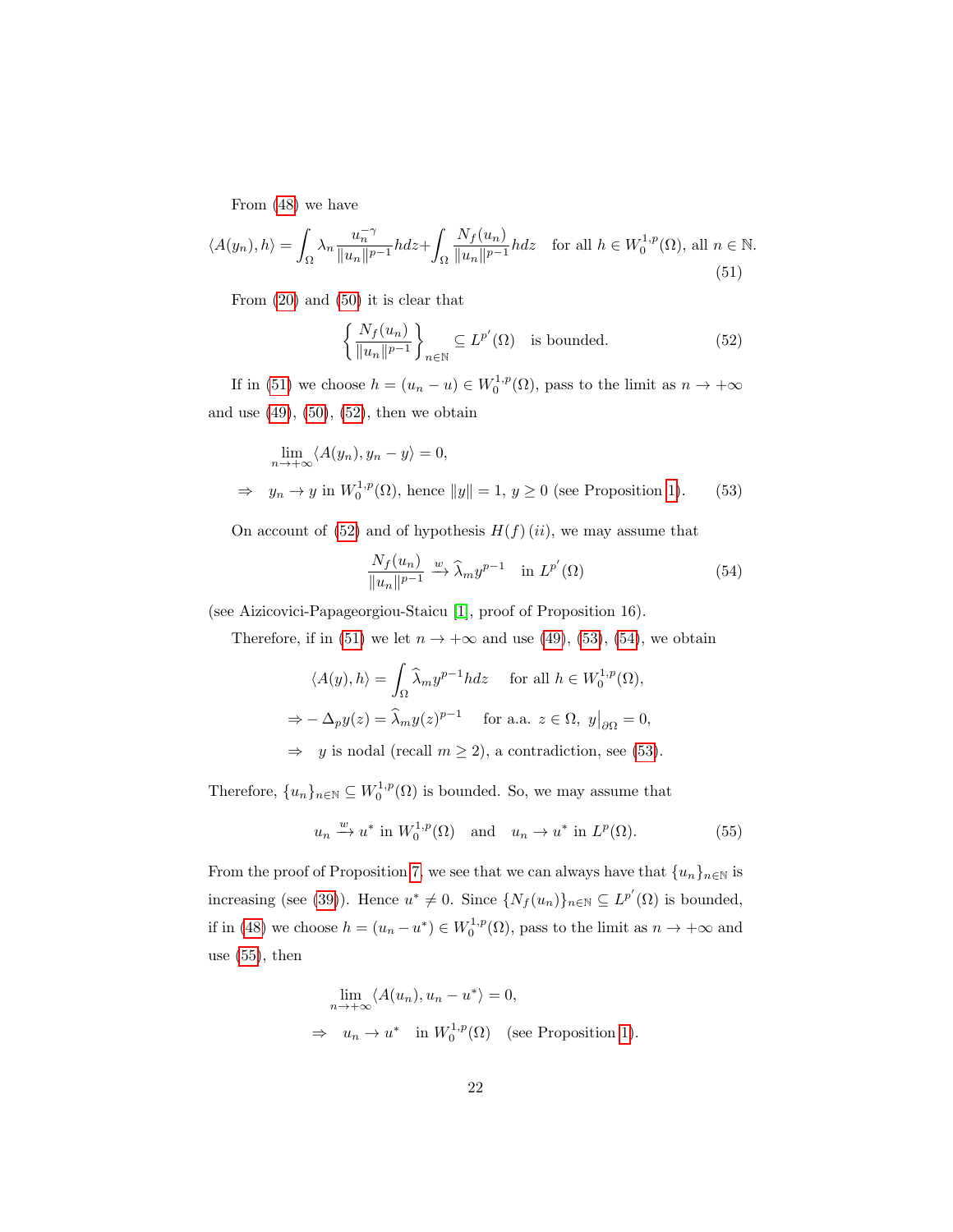So, from [\(48\)](#page-20-3) in the limit as  $n \to +\infty$ , we obtain

$$
\langle A(u^*), h \rangle = \int_{\Omega} \lambda^*(u^*)^{-\gamma} h dz + \int_{\Omega} f(z, u^*) h dz \quad \text{ for all } h \in W_0^{1, p}(\Omega),
$$
  
\n
$$
\Rightarrow u^* \in S_{\lambda^*} \subseteq \text{int } C_+ \quad \text{and so } \lambda^* \in \mathcal{L}.
$$

150 Proposition [8](#page-20-6) implies that  $\mathcal{L} = (0, \lambda^*]$ .

Summarizing the situation for problem  $(P_\lambda)$  $(P_\lambda)$  $(P_\lambda)$ , we have the following bifurcationtype result.

**Theorem 2.** If hypotheses  $H(f)$  hold, then there exists  $\lambda^* > 0$  such that

(a) for all  $\lambda \in (0, \lambda^*)$  problem  $(P_{\lambda})$  $(P_{\lambda})$  $(P_{\lambda})$  has at least two positive solutions  $u_0, \hat{u} \in$ 155 int  $C_+$ ;

- (b) for  $\lambda = \lambda^*$  problem  $(P_{\lambda})$  $(P_{\lambda})$  $(P_{\lambda})$  has at least one positive solution  $u^* \in \text{int } C_+$ ;
- (c) for all  $\lambda > \lambda^*$  problem  $(P_\lambda)$  $(P_\lambda)$  $(P_\lambda)$  has no positive solutions.

Remark 2. A careful reading of the proof reveals that in fact in hypothesis  $H(f)(ii)$ , it is enough to assume that

$$
\eta \ge \limsup_{x \to +\infty} \frac{f(z, x)}{x^{p-1}} \ge \liminf_{x \to +\infty} \frac{f(z, x)}{x^{p-1}} > \widehat{\lambda}_1
$$

that is, the problem need not be resonant. If resonance occurs we use the second part of hypothesis  $H(f)(ii)$ . Otherwise that condition is redundant.

<sup>160</sup> To emphasize that the interesting case is the resonant one, we have decided to proceed with the particular formulation of  $H(f)(ii)$ .

### Acknowledgement

The authors wish to thank two very knowledgeable referees for their corrections and remarks.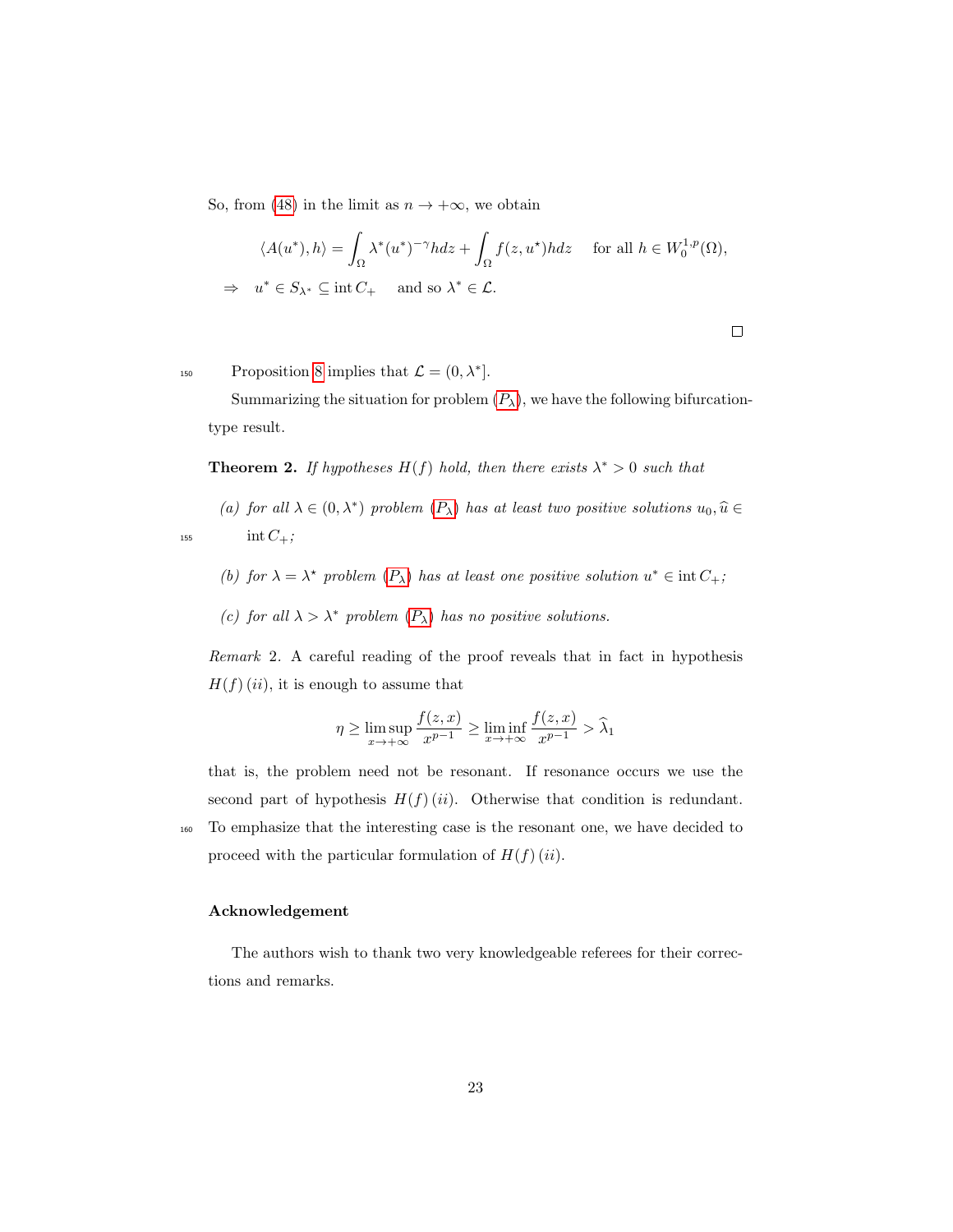#### <sup>165</sup> References

- <span id="page-23-8"></span>[1] S. Aizicovici, N.S. Papageorgiou and V. Staicu, *Degree theory for opera*tors of monotone type and nonlinear elliptic equations with inequality constraints, Mem. Amer. Math. Soc., 196 (2008), no. 915, 70 pp.
- <span id="page-23-5"></span>[2] A. Ambrosetti and P.H. Rabinowitz, Dual variational methods in critical 170 point theory and applications, J. Functional Anal., 14 (1973), 349-381.
	- [3] G. Bonanno, P. Candito, R. Livrea, N.S. Papageorgiou, Existence, nonexistence and uniqueness of positive solutions for nonlinear eigenvalue problems, Commun. Pure Appl. Anal., 16 (2017), no. 4, 1169–1188.
- <span id="page-23-3"></span><span id="page-23-2"></span>[4] P. Cianci, G.R. Cirmi, S. D'Asero, S. Leonardi, Morrey estimates for so-<sup>175</sup> lutions of singular quadratic non linear equations, Ann. Mat. Pura Appl. (4), 196 (2017), no. 5, 1739–1758.
	- [5] G.R. Cirmi, S. D'Asero, S. Leonardi, Gradient estimate for solutions of nonlinear singular elliptic equations below the duality exponent, Math. Methods Appl. Sci., 41 (2018), no. 1, 261–269.
- <span id="page-23-6"></span><span id="page-23-1"></span><sup>180</sup> [6] G.R. Cirmi and S. Leonardi, Higher differentiability for the solutions of nonlinear elliptic systems with lower order terms and  $L^{1,\theta}$ -data, Ann. Mat. Pura Appl. (4), 193 (2014), no. 1, 115–131.
	- [7] L. Gasiński and N.S. Papageorgiou, *Nonlinear Analysis*, Ser. Math. Anal. Appl. 9, Chapman and Hall/CRC Press, Boca Raton, (2006).
- <span id="page-23-9"></span><span id="page-23-0"></span><sup>185</sup> [8] J. Giacomoni and K. Saoudi,  $W_0^{1,p}$  versus  $C^1$  local minimizers for a singular and critical functional, J. Math. Anal. Appl., 363 (2010), no. 2, 697–710.
	- [9] J. Giacomoni, I. Schindler and P. Takáč, Sobolev versus Hölder local minimizers and existence of multiple solutions for a singular quasilinear equation, Ann. Sc. Norm. Super. Pisa, Cl. Sci. (5), 6 (2007), no. 1, 117–158.
- <span id="page-23-7"></span><sup>190</sup> [10] E Hewitt and K. Stromberg, Real and Abstract Analysis, Springer-Verlag, New York-Heidelberg, 1975.

<span id="page-23-4"></span>